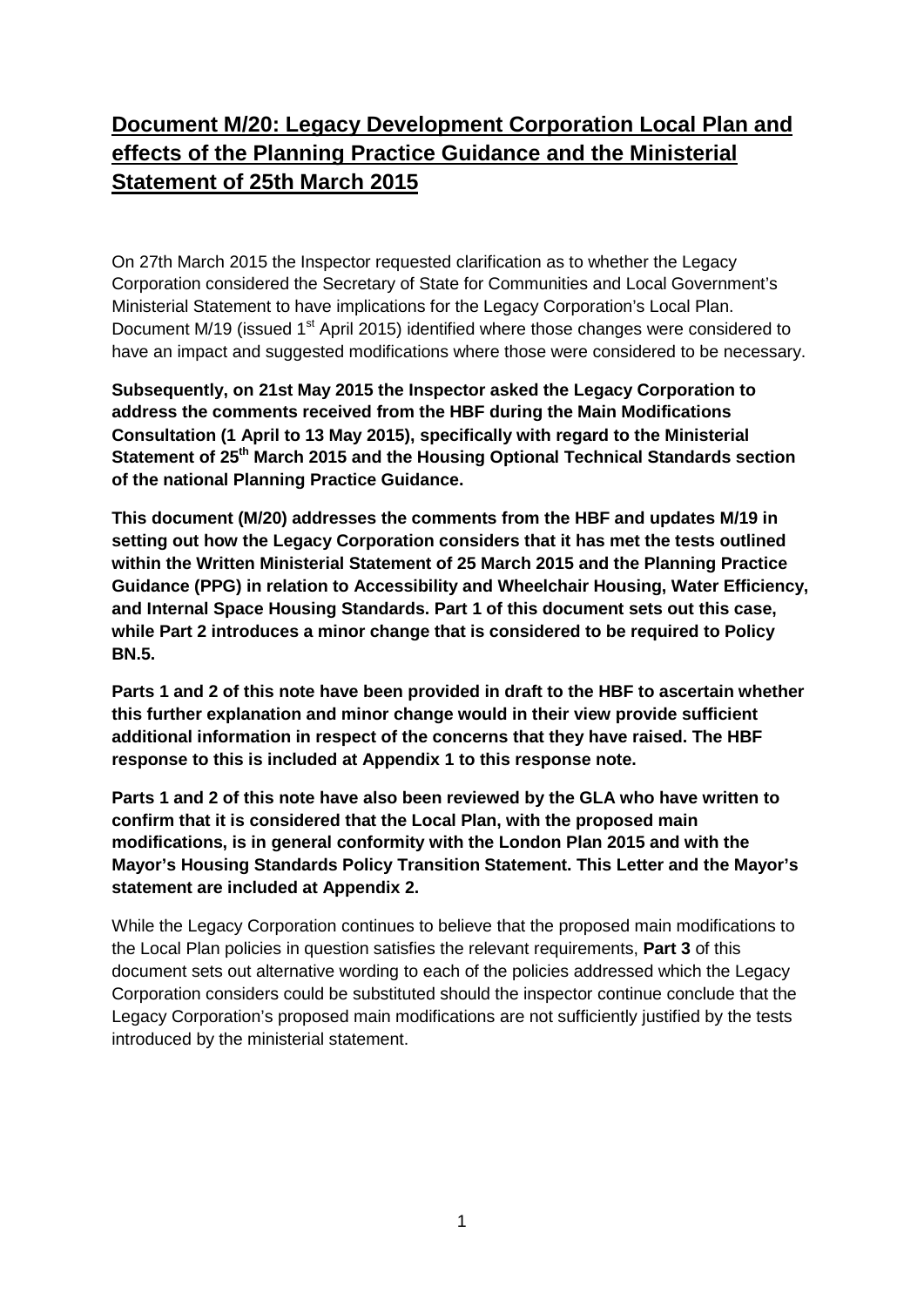# **Part 1: How the proposed main modifications are considered to have met the need and viability tests**

### **Tests**

The Written Ministerial Statement of 25 March 2015 stated that *'the optional new national technical standards should only be required through any new Local Plan policies if they address a clearly evidenced need, and where their impact on viability has been considered, in accordance with the National Planning Policy Framework and Planning Guidance'*.

Further to this, the PPG states (at Paragraph: 003 Reference ID: 56-003-20150327) that:

*'Local planning authorities should consider the impact of using these standards as part of their Local Plan viability assessment.'*

Therefore it is clear that the test for their inclusion in Local Plan's is two-fold. Firstly that Local Planning Authorities must present evidence to determine whether there is a **need** for additional standards in their area in order to justify setting appropriate policies in their Local Plans, and secondly that they should only do this where their impact on **viability** has been considered, in accordance with the NPPF.

### **Accessibility and Wheelchair housing standards (Local Plan Policy BN.5, Main Modification 21):**

The PPG (at Paragraph: 007 Reference ID: 56-007-20150327) states:

*'Based on their housing needs assessment and other available datasets it will be for local planning authorities to set out how they intend to approach demonstrating the need for Requirement M4(2) (accessible and adaptable dwellings), and / or M4(3) (wheelchair user dwellings), of the Building Regulations.'*

The PPG also advises that there is a wide range of published official statistics and factors which local planning authorities **can** consider and take into account.

### **Need:**

Document M/19 justified MM21 on the basis of the evidence of need that informed London Plan (2011) Policy 3.8 B (c & d). The 'Greater London Authority's Housing Standards Review: EVIDENCE OF NEED' Report by David Lock Associates with Hoare Lea and Gardiner & Theobald (May 2015) augments the evidence of need that informed the 2011 London Plan, specifically Policy 3.8 B (c & d), which has required all new housing to be built to the Lifetime Homes standard and ten per cent of new housing to be designed to be wheelchair accessible (or easily adaptable for residents who are wheelchair users) since it was adopted in 2011.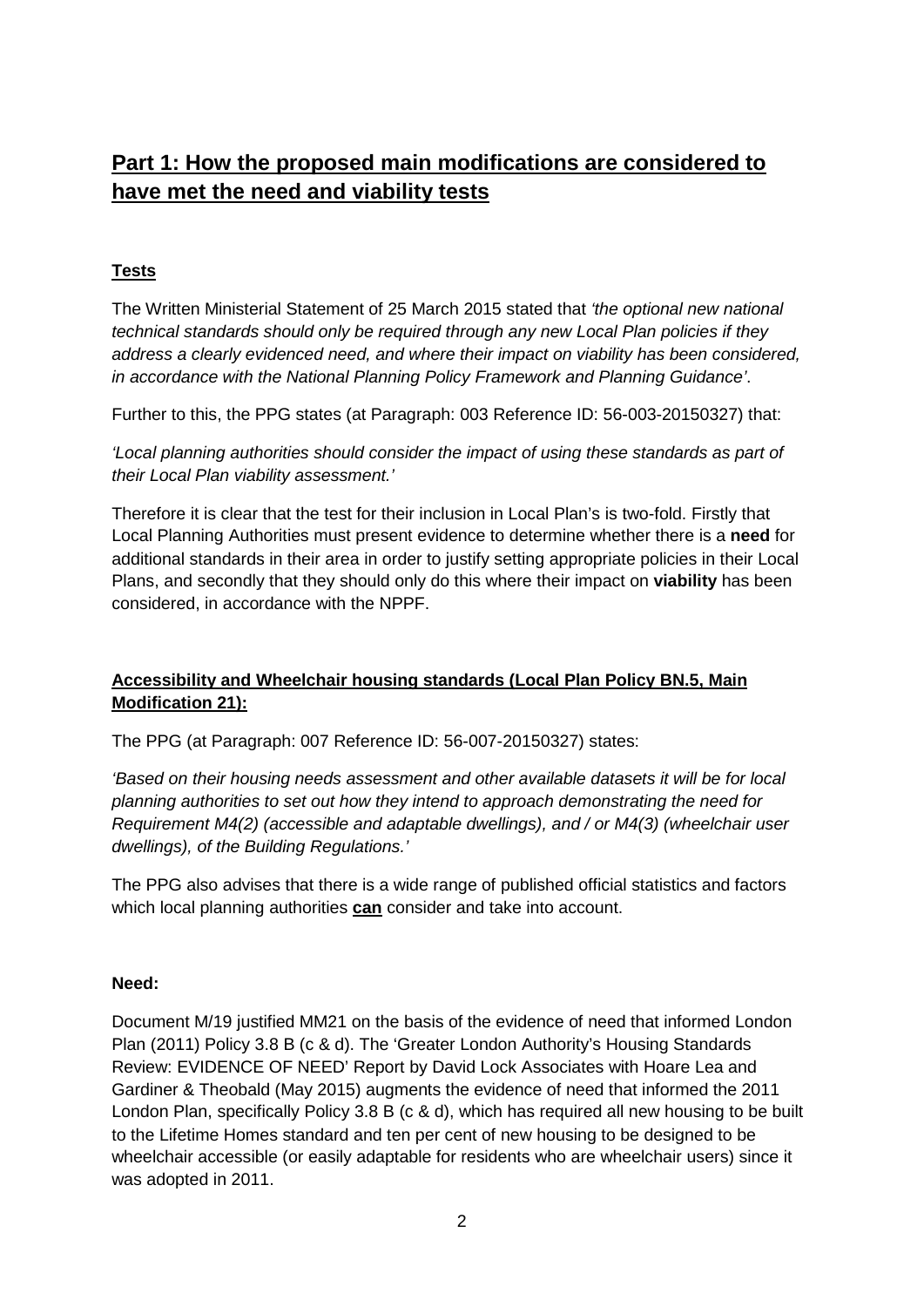The Legacy Corporation (as Local Planning Authority for its area) has taken this Report into account, which concludes in Section 4.3 (with regard to implementing the proposed optional access requirements M4(2) and M4(3)) that *'there is a demonstrable need for the inclusion of M4(2) and M4(3) optional access requirements, which will ensure appropriate and accessible dwellings to serve London'* and that the proposal *'that 90 per cent of new housing be built to the 'accessible and adaptable dwellings' standard (M4(2) and 10 per cent of new housing to the Building Regulation requirement M4(3) 'wheelchair user dwellings' is a reasonable and justified basis for the continued provision of specialist dwellings.'* 

On this basis the Legacy Corporation considers that there is a demonstrable need for the inclusion of M4(2) and M4(3) optional access requirements in London as a whole, and thereby a need for M4(2) (accessible and adaptable dwellings) and M4(3) (wheelchair user dwellings) within the Legacy Corporation area.

### **Viability:**

The Publication Version of the Local Plan (August 2014) as amended through LD/26 required under Policy BN.5 that proposals for development (including residential) responded to the needs of all users, and provided an accessible and inclusive environment by incorporating all applicable elements of the Legacy Corporation's Inclusive Design Standards (GD/1).

The Legacy Corporation's Combined Policy Viability Study (LEB/14), which formed part of the Local Plan evidence base, identified that this policy requirement had no additional cost implications as the cost was considered to be related to the good design of schemes and therefore would be incorporated within base build costs, appropriate external works costs and professional fees.

Overall, compliance with the Inclusive Design Standards would have subjected residential development proposals to a scale of obligations and policy burdens that are greater than those which are proposed through MM21. Therefore, as the submission version of Policy BN.5 had no additional cost implications, it follows that MM21 must also have no additional cost implications for development which takes place within the Legacy Corporation area and will therefore be viable.

Further to this, as proposals for development within the Legacy Corporation area are already required to meet London Plan Policy 3.8, which is considered to set similar requirements to M4 (2) and M4 (3), development activity serves to illustrate that the requirements proposed through MM21 are currently viable.

**Please also cross refer to the 'Other Modifications' section at Part 2 of this document.**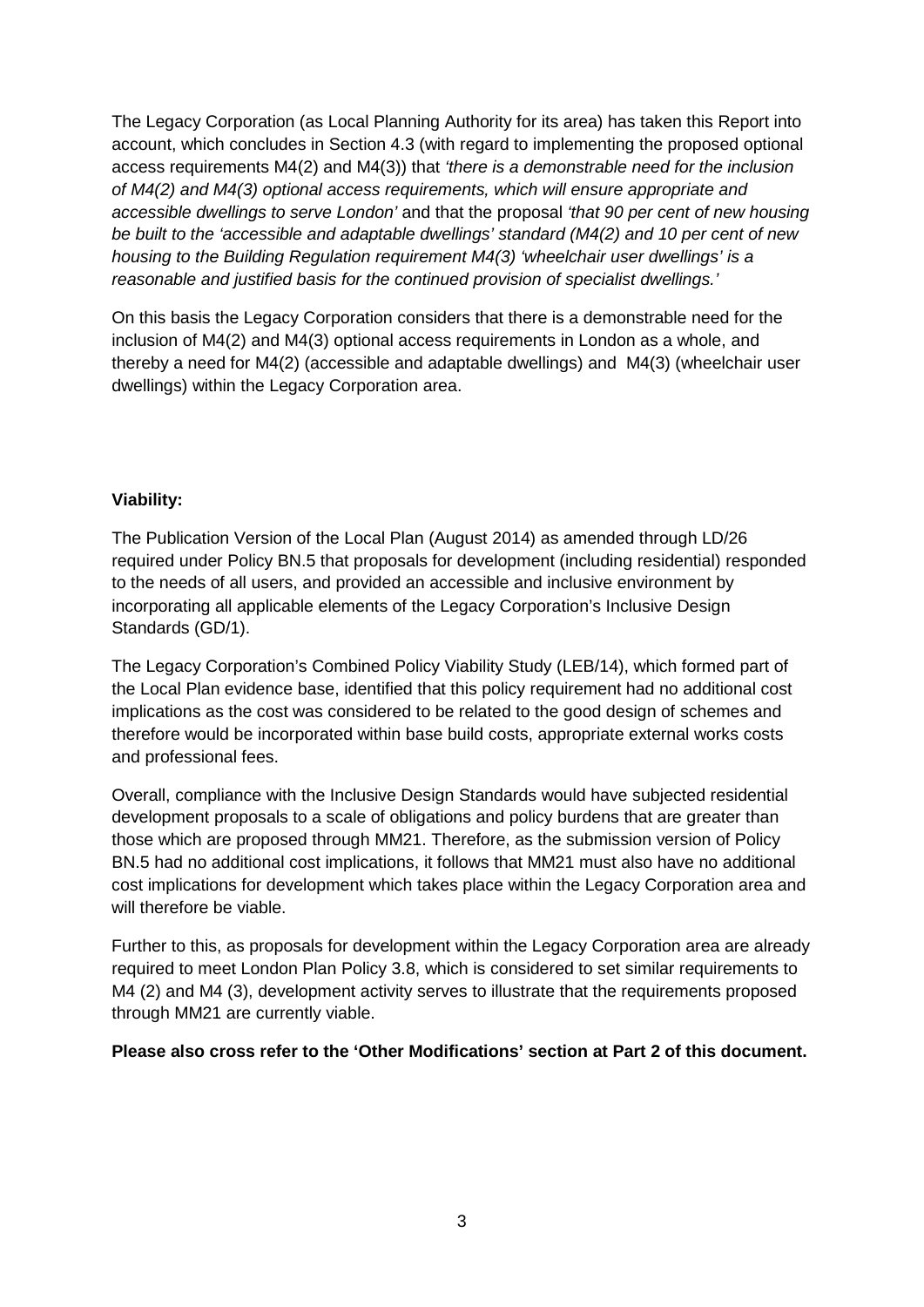### **Water efficiency standards (Policy S.5/Main Modification MM38):**

The PPG (at Paragraph: 015 Reference ID: 56-015-20150327) states that it will be for a local planning authority to establish a clear need based on existing sources of evidence and consultations with the local water and sewerage company, the Environment Agency and catchment partnerships.

### **Need:**

The Legacy Corporation (as Local Planning Authority for its area) has taken into account the 'Greater London Authority's Housing Standards Review: EVIDENCE OF NEED' Report by David Lock Associates with Hoare Lea and Gardiner & Theobald (May 2015) which concludes in Section 5.5 (with regard to water efficiency) that *'Greater London is located in a water stress area. Its main water supplier, Thames Water already has a supply deficit while London's population continues to grow. Whilst it is feasible for the water companies to continue to increase supply at a cost to its customers, the installation of efficient water appliances in new residential developers has wider social, economic and environmental benefits. The proposed optional water efficiency standard is unlikely to prevent the need for further investment in other water efficiency and supply measures outlined in the water companies Water Resource Management Plans but may help to delay the need for large infrastructure measures.'*

Further to this Thames Water in their representation to the publication Local Plan (REP.LP.006) stated that *'Proposals for major development will be expected to demonstrate that they maximise opportunities to reduce water demand and use. Where feasible and viable, for domestic use, it should be demonstrated that those measures are capable of achieving a design standard of water use of less than 105 litres per person per day.'*

The Environment Agency also supported this in their representation to the publication Local Plan (REP.LP.011):

*We strongly support this policy in particular the following:*

*• Encouragement for measures to reduce potable water demand and use including grey water recycling systems, rainwater harvesting and measures to reduce domestic use to 105 litres of water per person per day or less*

*• Major proposals will be expected to demonstrate they maximise opportunities to reduce water demand and use and where feasible domestic properties achieve a design standard of 105 l/h/d*

On this basis the Legacy Corporation considers that it has established a clear need (based on existing sources of evidence and consultations with the local water and sewerage company and the Environment Agency) to meet the tighter Building Regulations optional requirement of 110 litres/person/day within the Legacy Corporation area.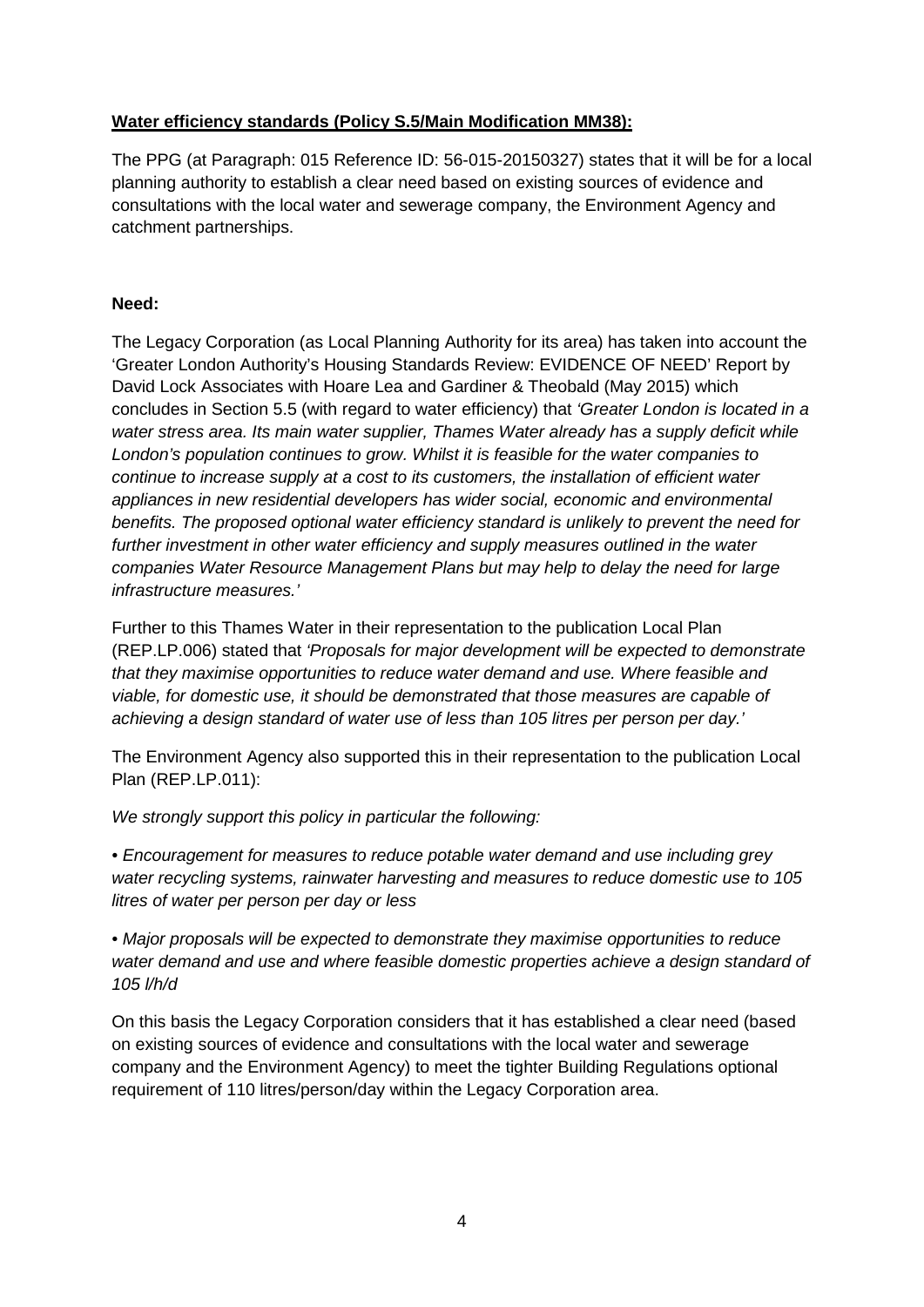### **Viability:**

The PPG (at Paragraph: 015 Reference ID: 56-015-20150327) also states that consideration of the impact on viability and housing supply of such a requirement is necessary.

The Publication Version of the Local Plan (August 2014) as amended through LD/26 required under Policy S.5 that proposals for residential development would be considered acceptable where they are capable of achieving a design standard of internal water use of 105 litres per person per day.

The Legacy Corporation Combined Policy Viability Study (LEB/14), which formed part of the Local Plan evidence base, highlighted that the NPPF identifies at para 173 that, *'Pursuing sustainable development requires careful attention to viability and costs in plan-making and decision taking. Plans should be deliverable'*. On the basis of the results of the study, BNP Paribas Real Estate considered that with the exception of Policies S.2 and S.4, the Local Plan's sustainability polices (including Policy S.5) had built in an appropriate level of flexibility where they had potential cost implications. It is therefore clear that the Legacy Corporation has considered the impact of MM38 on viability through LEB/14.

Further to this, proposals for development within the Legacy Corporation area are already required to meet London Plan Policy 5.15 B (b) which states that *'Development should minimise the use of mains water by designing residential development so that mains water consumption would meet a target of 105 litres or less per head per day'.* Development activity within the Legacy Corporation area serves to illustrate that the requirements proposed through MM38 are already viable and are not impacting housing supply.

### **Internal space standards (Policy BN.4/Main modification MM.20):**

The PPG (at Paragraph: 020 Reference ID: 56-020-20150327) states:

Where a need for internal space standards is identified, local planning authorities should provide justification for requiring internal space policies. Local planning authorities should take account of the following areas:

Viability – the impact of adopting the space standard should be considered as part of a plan's viability assessment with account taken of the impact of potentially larger dwellings on land supply. Local planning authorities will also need to consider impacts on affordability where a space standard is to be adopted.

Need – evidence should be provided on the size and type of dwellings currently being built in the area, to ensure the impacts of adopting space standards can be properly assessed, for example, to consider any potential impact on meeting demand for starter homes.

Timing – there may need to be a reasonable transitional period following adoption of a new policy on space standards to enable developers to factor the cost of space standards into future land acquisitions.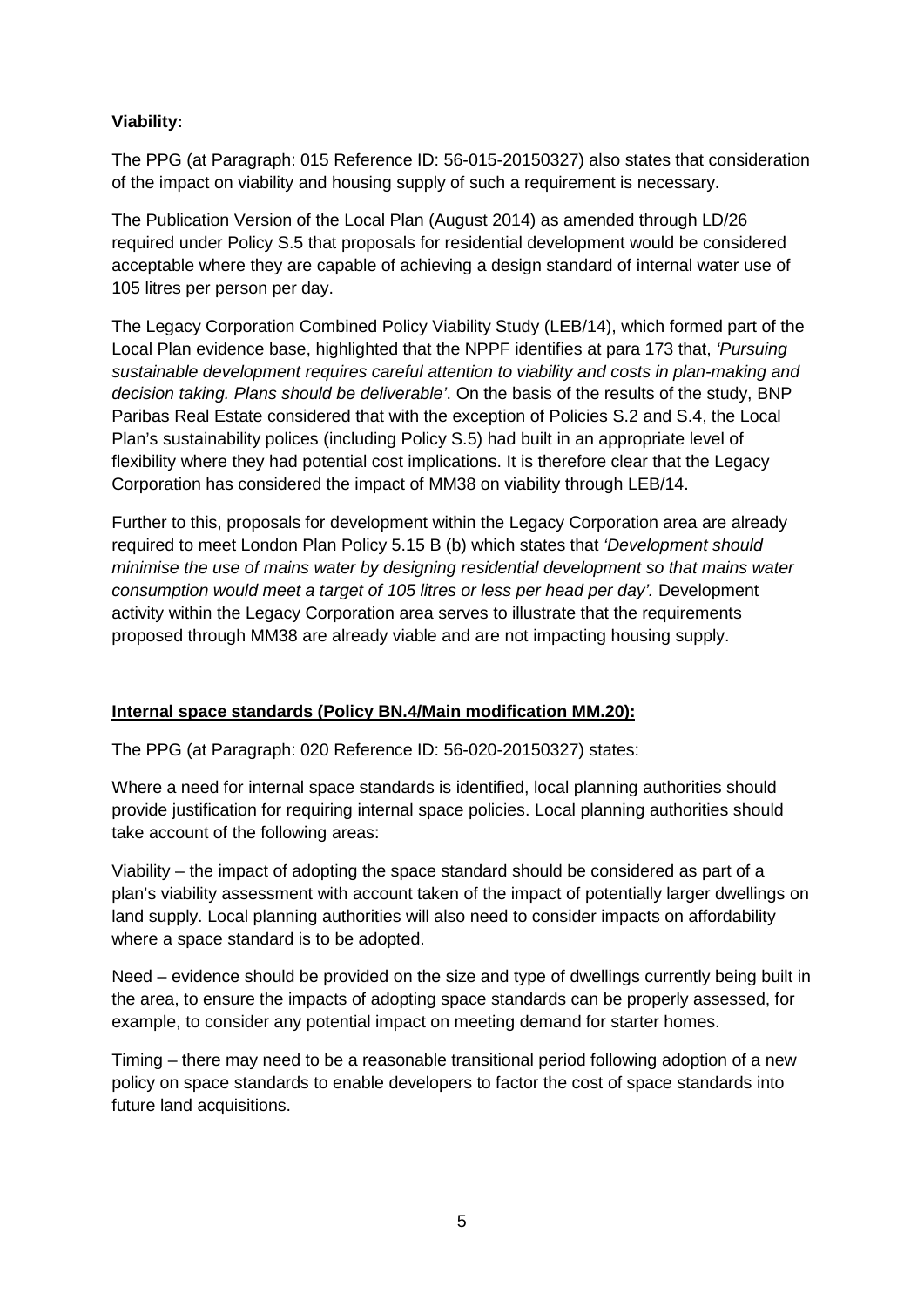### **Viability:**

The Publication Version of the Local Plan (August 2014) as amended through LD/26 stated under Policy BN.4 that proposals for residential development would be considered acceptable where residential elements met the 'Baseline' Quality and Design Standards outlined within Annex 1 of the Mayor of London's Housing Supplementary Planning Guidance (November 2012), including any future revisions or superseding guidance. This is Core Document (RP/7).

Baseline Standard 4.1.1 required all residential developments to meet the minimum space standards set out in Table 3.3 of the London Plan (2015).

The Legacy Corporation Combined Policy Viability Study (LEB/14), which formed part of the Local Plan evidence base, identified that this policy requirement had no additional cost implications as the cost was considered to be related to the good design of schemes and therefore would be incorporated within base build costs, appropriate external works costs and professional fees.

The effect of MM20 is that proposals to develop 2 bedroom, 3 bedroom and 4 bedroom two storey homes and 3 bedroom and 4 bedroom three storey homes will be acceptable if they propose dwelling sizes lower (2.5 square metres on average) than those required by Baseline Standard 4.1.1. The size requirements for single storey dwellings remain unchanged.

Hence, as compliance with Baseline Standard 4.1.1 would have subjected residential development proposals to a scale of obligations and policy burdens that are greater than those which are proposed through MM20, it follows that MM20 must also have no additional cost implications and will therefore be viable.

Further to this, development activity within the Legacy Corporation area serves to illustrate that the requirements proposed through MM20 are viable, as proposals for development within the Legacy Corporation area are already required to meet the requirements of London Plan Policy 3.5 (C) (which replicates Baseline Standard 4.1.1).

### **Need:**

Document M/19 justified MM20 on the basis of the evidence of need that informed London Plan (2011) Policy 3.5 C. The 'Greater London Authority's Housing Standards Review: EVIDENCE OF NEED' Report by David Lock Associates with Hoare Lea and Gardiner & Theobald (May 2015) augments the evidence of need that informed the July 2011 London Plan, specifically Policy 3.5 C, which has required all new housing to generally conform with London Plan Table 3.3 (Minimum space standards for new development) since it was adopted in 2011.

The Legacy Corporation (as Local Planning Authority for its area) has also taken this Report into account, which concludes in Section 3.4 (with regard to London Specific Rational for Space Standards) that this evidence *'indicates a clear need to provide adequate space in new development in London. The justification for providing housing standards, including minimum space sizes, ceiling heights and bedroom sizes remains as compelling as when*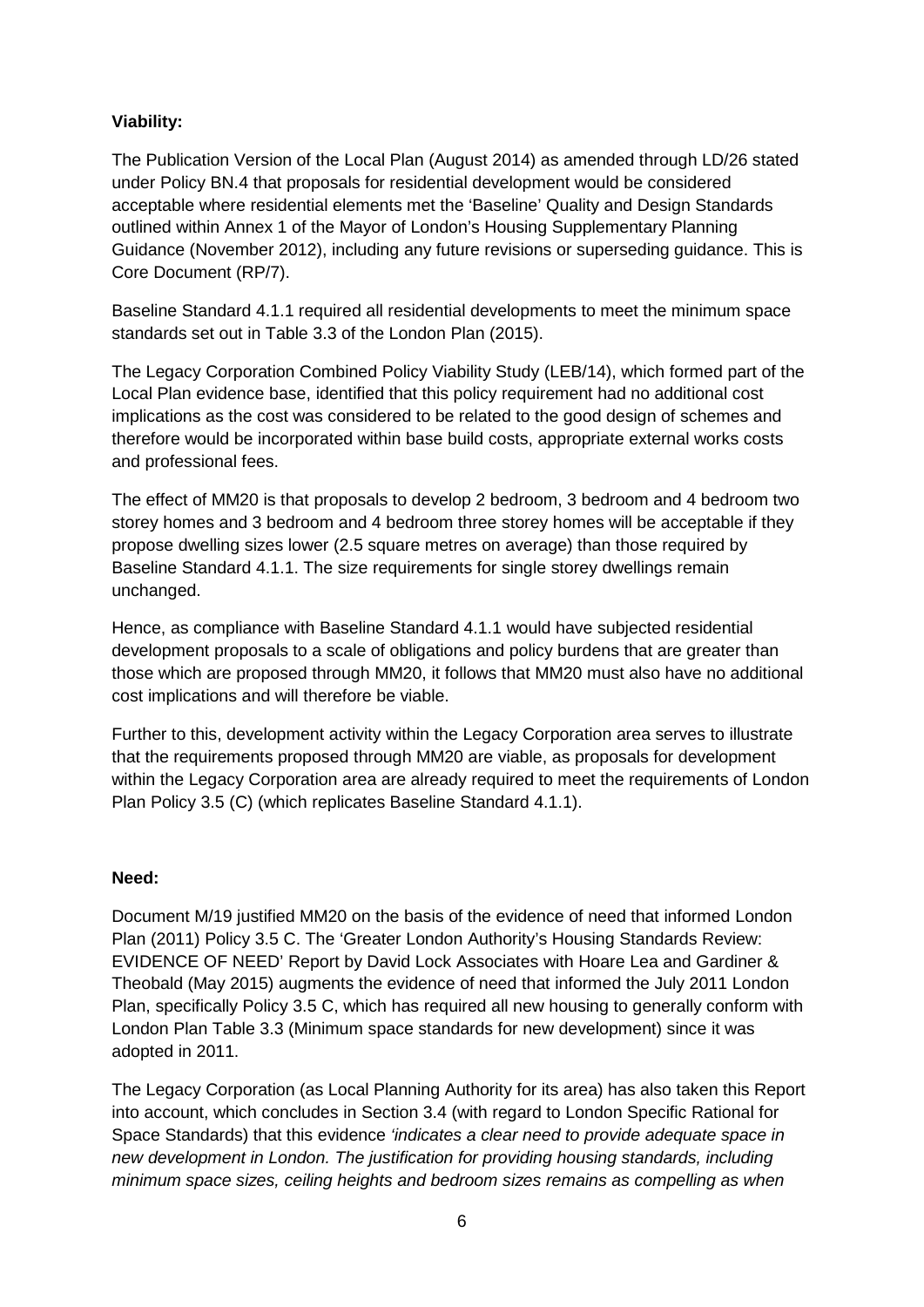*the standards were first established. They rightly recognise that the proper provision of space for residents ensures a better standard of living and quality of life'.*

Furthermore, the London Development Database (LDD) is the key data source for monitoring planning approvals and completions in London, including the Legacy Corporation Area. Permission data is entered by the Legacy Corporation for all full or outline planning permissions granted that propose any new build residential units or any loss or gain of residential units through change of use or conversion of existing dwellings. Data associated with these records demonstrates that dwellings are currently being built in the Legacy Corporation area that meet London Plan Policy 3.5 (C) (i.e. two and three storey dwellings that are larger than those required by MM20).

On this basis the Legacy Corporation considers that there is a demonstrable need for requiring the Nationally Described Space Standards within the Legacy Corporation area.

### **Timing:**

The Legacy Corporation considers that there is no need for there to be a reasonable transitional period following adoption of a new policy on space standards to enable developers to factor the cost of space standards into future land acquisitions as developers are already subjected to a scale of obligations and policy burdens (via London Plan Policy 3.5) that are greater than those which are proposed through MM20.

### **Conclusion**

Through this note the Legacy Corporation has demonstrated that by incorporating accessibility and wheelchair housing, water efficiency, and internal space housing standards in its Local Plan it is addressing a clearly evidenced need and that it has also considered the impact of incorporating these standards through its Local Plan viability assessment (LEB/14). In each case neither the justification for need nor the impact on viability of the policy approach specifically relies on the relevant Minor Alterations to the London Plan or the evidence relating to this. Such evidence is reference only for the purposes of context. In respect of Policy BN.5 a further minor change is considered necessary to ensure consistency with the approach proposed within the Minor Alterations to the London Plan (May 2015).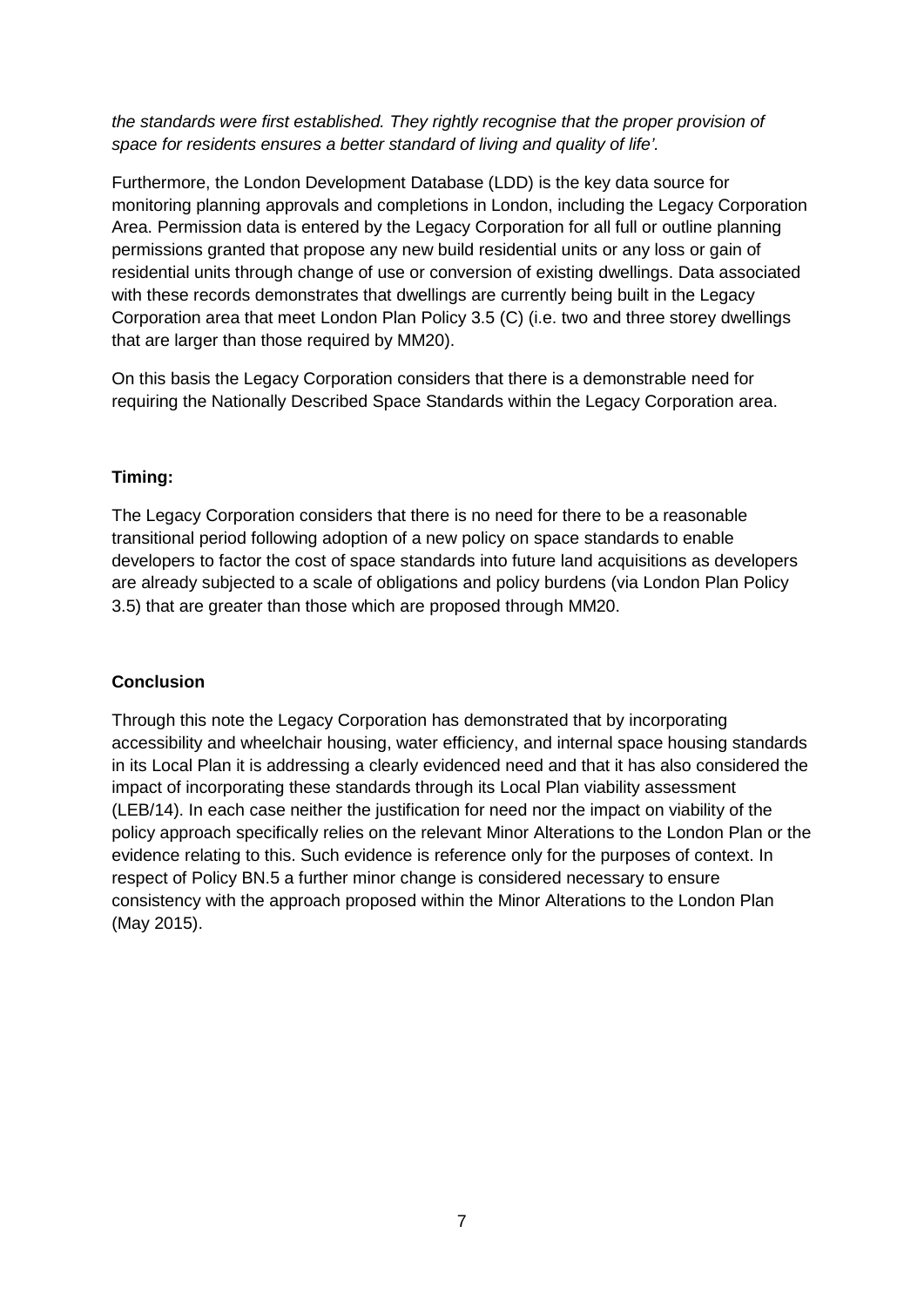# **Part 2: Other Modifications**

In order to fully reflect the revisions to the proposed Minor Alterations to London Plan (May 2015) Policies 3.5 and 3.8 with regard to Housing Standards, the Legacy Corporation proposes the following additional **'Other Modifications'** for the reasons outlined below.

### **Further amendments to MM21:**

Since the publication of the proposed Minor Alterations to London Plan the Legacy Corporation has concluded that the reference to 'Regulation 4 (3) 2 (b)' is in fact superfluous due to the fact that Regulation 4 (3) 2 (b) falls under Optional Requirement M4 (3) Category 3 of Part M of the Building Regulations. Therefore this reference adds unnecessary duplication to Policy BN.5 and should be removed. **As this change is proposed for the purposes of clarification, it is not considered to address issues of soundness or be a main modification.**

### **Proposed change**

Deletion of the following text: 'Regulation 4 (3) 2 (b) of

### **Amend Policy BN.5 to read**

Non-residential pProposals will be considered acceptable where they respond to the needs of all users, and provide an accessible and inclusive environment by incorporating all applicable elements of the Legacy Corporation's Inclusive Design Standards.

Residential proposals will be considered acceptable where they respond to the needs of all users, and provide an accessible and inclusive environment by providing 90 % of dwellings in accordance with Optional Requirement M4 (2) Category 2 of Part M of the Building Regulations, and 10% of dwellings in accordance with **Regulation 4 (3) 2 (b) of** Optional Requirement M4 (3) Category 3 of Part M of the Building Regulations. The relevant elements of the Mayor of London's Housing Supplementary Planning Guidance (November 2012)("Annex 1 Baseline Standards"), will only be applied where they are equivalent to the Optional Requirements in Part M of the Building Regulations(as applied by this policy).

### **Further amendments to MM11:**

The Legacy Corporation is also proposing to correct factual errors within Paragraph 5.12. This is to clarify that optional requirements do not form part of the Nationally Described Space Standards - Technical Requirements. **As this change is proposed for the purposes of clarification, it is not considered to address issues of soundness or be a main modification.**

### **Proposed change**

**Amend Paragraph 5.12 to read:** ….Policies BN.4 and BN.5 set out how the Baseline Standards within the Mayor's Housing SPG will be applied alongside optional requirements of and the Nationally Described Space Standards - Technical Requirements. in relation to space and accessibility standards. The London Plan's density matrix.....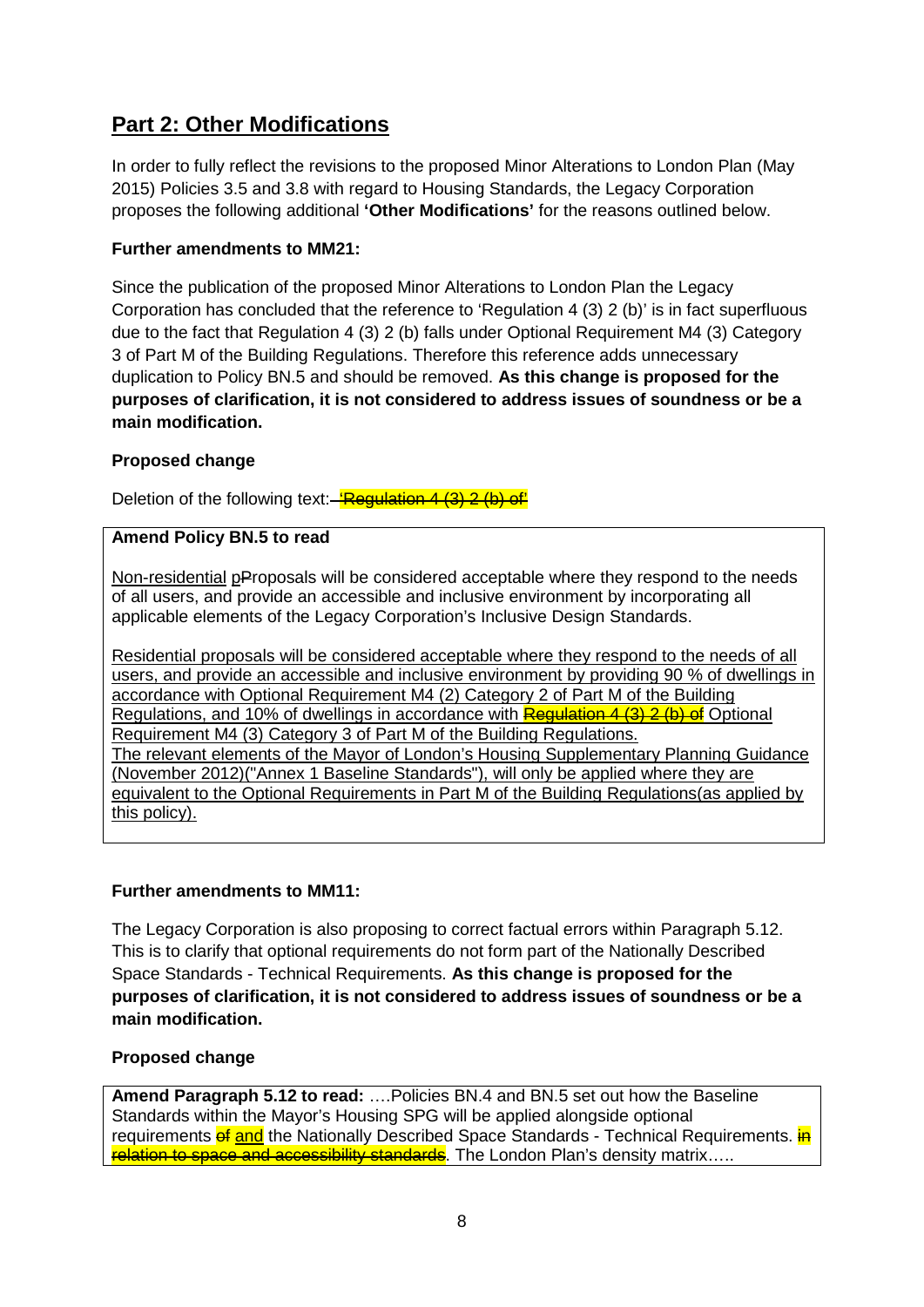### **REFERENCES:**

Greater London Authority's Housing Standards Review: EVIDENCE OF NEED [http://www.london.gov.uk/sites/default/files/Housing%20Standards%20-](http://www.london.gov.uk/sites/default/files/Housing%20Standards%20-Evidence%20of%20need.pdf) [Evidence%20of%20need.pdf](http://www.london.gov.uk/sites/default/files/Housing%20Standards%20-Evidence%20of%20need.pdf)

Legacy Corporation's Combined Policy Viability Study (Document LEB/14) [http://queenelizabetholympicpark.co.uk/~/media/lldc/local%20plan/local%20plan%2](http://queenelizabetholympicpark.co.uk/~/media/lldc/local%20plan/local%20plan%20examination%20documents/local%20evidence%20base%20documents/leb14%20local%20plan%20viability%20testing%20report%20final%205june14.pdf) [0examination%20documents/local%20evidence%20base%20documents/leb14%20local%2](http://queenelizabetholympicpark.co.uk/~/media/lldc/local%20plan/local%20plan%20examination%20documents/local%20evidence%20base%20documents/leb14%20local%20plan%20viability%20testing%20report%20final%205june14.pdf) [0plan%20viability%20testing%20report%20final%205june14.pdf](http://queenelizabetholympicpark.co.uk/~/media/lldc/local%20plan/local%20plan%20examination%20documents/local%20evidence%20base%20documents/leb14%20local%20plan%20viability%20testing%20report%20final%205june14.pdf)

# **Part 3: Alternative suggested changes**

Should the inspector not consider the justification of the modifications to these policies to be adequate to demonstrate that need and viability have been adequately shown and that these, with the further minor proposed change, are consistent with the proposed changes to the equivalent policies within the London Plan, it is requested the following alternative wording be considered. This would ensure direct reference to the relevant London Plan policies and requirements of those policies both as they currently stand (with the Mayor's Housing Standards Transition Statement) and by referring to those policies ensuring that the requirements of those policies will be relevant when the current proposed minor alterations to the London have been published in their final form. It should, however, be noted that should the proposed minor alterations to the London Plan be published unchanged in their final form, there would be no material difference between these and the Legacy Corporation Local Plan policies as amended by the proposed main modifications as set out in this note.

Changes are highlighted in yellow with new text underlined and removed text struck through (where Main Modification text has been struck through it also remains underlined)

### **Policy BN.4**

All residential development will be required as a minimum to meet the requirements of London Plan Policy 3.5 (Quality and Design of Housing Developments), including the space standards set out in its accompanying Table 3.3 (Minimum Space Standards for New Development) Nationally Described Space Standards - Technical Requirements. Proposals will be considered acceptable where residential elements meet the 'Baseline' Quality and Design Standards outlined with Annex 1 of the Mayor of London's Housing Supplementary Planning Guidance (November 2012)("Annex 1 Baseline Standards"), including any future revisions or superseding guidance save that the following elements of Annex 1 Baseline Standards shall not apply:

- 1. To any elements of the Annex 1 Baseline Standards that are addressed by the Nationally Described Space Standards – Technical Requirements unless they are equivalent.
- 2. Any elements of the Annex 1 Baseline Standards that are addressed by other policies in this Plan.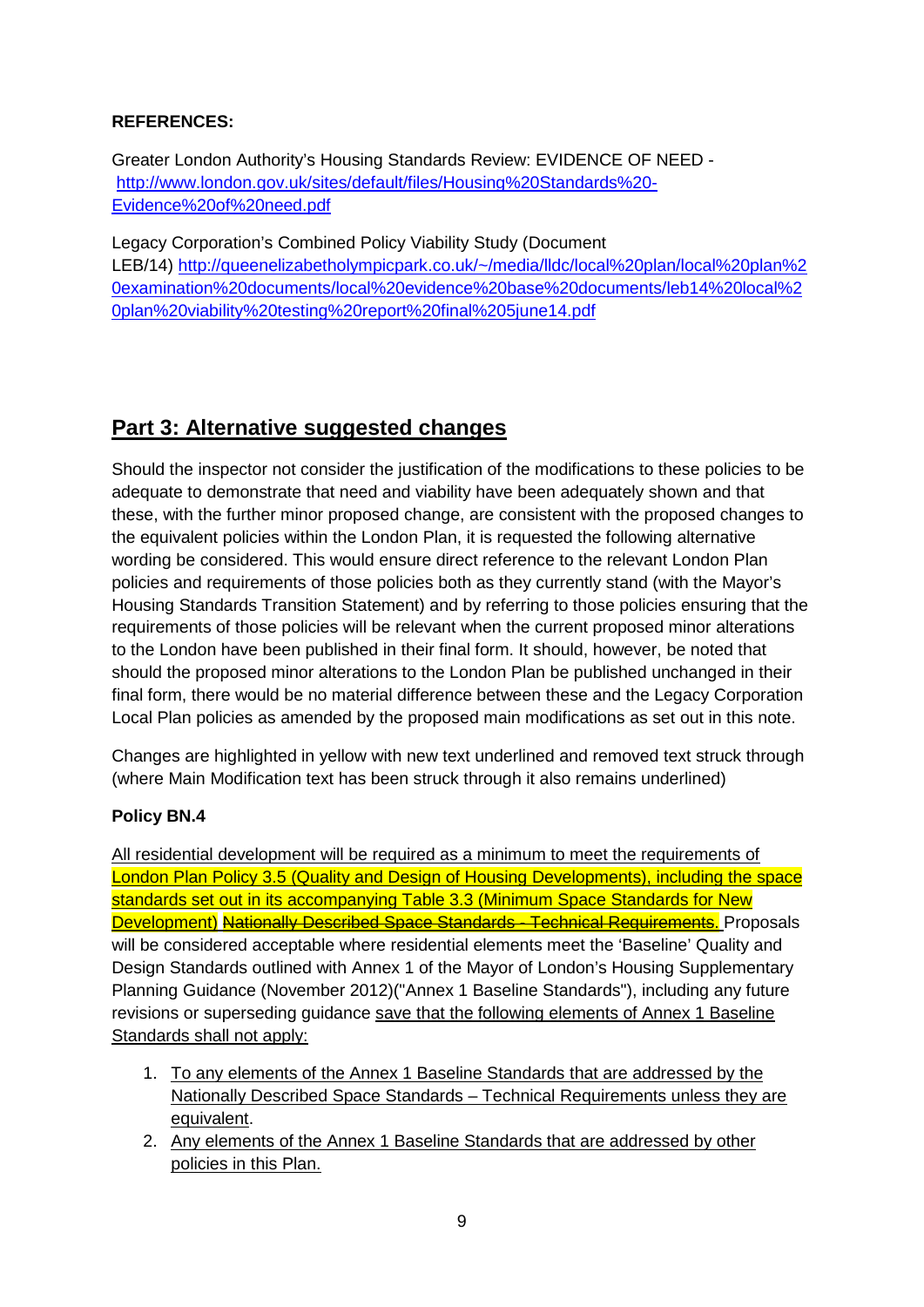### **Policy BN.5**

Non-residential pProposals will be considered acceptable where they respond to the needs of all users, and provide an accessible and inclusive environment by incorporating all applicable elements of the Legacy Corporation's Inclusive Design Standards.

Residential proposals will be considered acceptable where they respond to the needs of all users, and can demonstrate that such provision is made in accordance with the requirements of London Plan Policy 3.8 (Housing Choice) provide an accessible and inclusive environment by providing 90 % of dwellings in accordance with Optional Requirement M4 (2) Category 2 of Part M of the Building Regulations, and 10% of dwellings in accordance with Regulation 4 (3) 2 (b) of Optional Requirement M4 (3) Category 3 of Part **M of the Building Requlations.** 

The relevant elements of the Mayor of London's Housing Supplementary Planning Guidance (November 2012)("Annex 1 Baseline Standards"), will only be applied where they are equivalent to the Optional Requirements in Part M of the Building Regulations(as applied by this policy).

### **Paragraph 6.20**

In order to promote the creation of inclusive places, developers will be encouraged to engage with the individuals who will use those places when designing their proposals. Applicants for non-residential development must reference the Legacy Corporation's Inclusive Design Standards within their Design and Access Statements in order to demonstrate how they have been met and incorporated within their proposals. Applicants for residential development must set out how the requirements of London Plan Policy 3.8 (Housing Choice) reference Category 2 and Category 3 Optional Requirements within their Design and Access statements in order to demonstrate how they have been met and incorporated, and are encouraged to also reference the Legacy Corporation's Inclusive Design Standard. This will help deliver the highest standards of inclusive design and more usable and openly accessible urban environments, both within and outside Queen Elizabeth Olympic Park.

### **Policy S.5**

(Second paragraph) Proposals for major development will be expected to demonstrate that they maximise opportunities to reduce water demand and use. Where feasible and viable, for domestic use it should be demonstrated that those measures are capable of achieving a design standard of water use of equivalent to or less than the amount **105 110 litres** per person per day identified within London Plan Policy 5.15 (Water Use and Supplies) (including an external water use of 5 litres of water per person per day).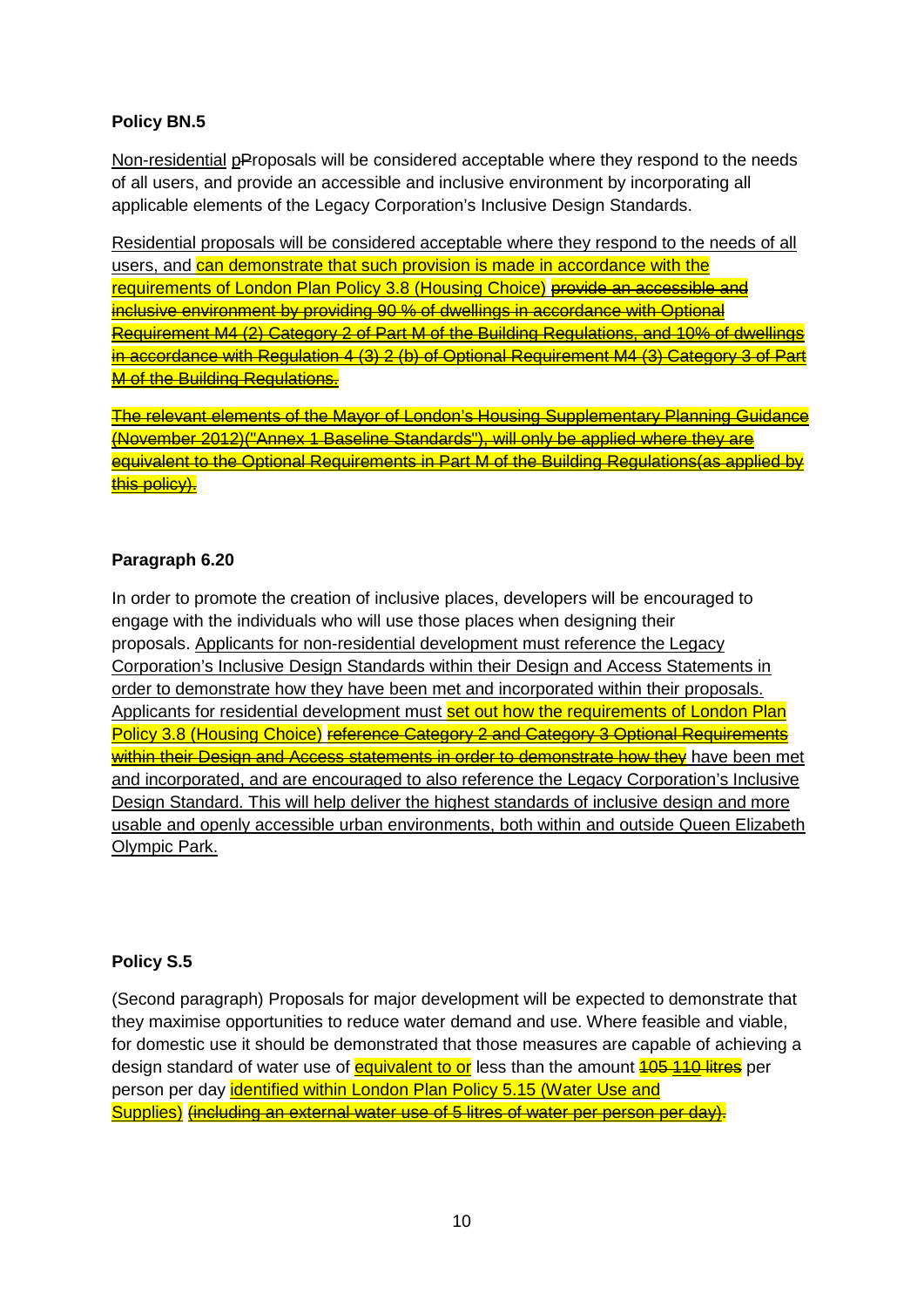# Appendix 1: HBF Letter of 4<sup>th</sup> June 2015



# **London Legacy Development Corporation Local Plan**

### **Main Mods: MM11, MM20, MM21, MM23, MM38**

We have considered the inspector's note dated 21 May 2015. We have noted the LLDC's response contained in Document M/20. Unfortunately the Corporation's response does not allay our concerns. There are important procedural issues in terms of the timing and examination of the new London Plan that means that it will not be possible for the LLDC to adopt the new construction standards that are being proposed by the London Plan in advance of this new plan being examined and found sound.

In addition, the LLDC cannot require compliance with the Mayor's draft SPG that sets construction standards that have yet to be found sound through the examination of the MALP. To do so would also conflict with paragraph 153 of the NPPF.

LLDC cannot adopt the construction standards in the London Plan including the Optional Technical Standards because the London Plan (Minor Alterations to the London Plan – MALP) itself has yet to be tested at examination. The inspector who will be appointed to examine that plan will need to be confident that the relevant tests set out in the Written Ministerial statement of 25 March 2015 and the accompanying new chapter of the PPG have been met and satisfied.

The LLDC's defence, as explained in document M/20, relies primarily on arguments and evidence produced by the GLA to support the MALP consultation – namely the *Evidence of Need* paper and the *Viability Assessment* report. The HBF is currently preparing its representations in response to the MALP consultation. Having carefully considered this supporting evidence the HBF has a number of misgivings – in terms of the evidence itself and some of the GLA's reasoning. This covers matters relating to the viability modelling, the viability assumptions, omissions from the viability modelling, the lack of cognisance given to some of the actual results of the viability modelling, and the wording of some of the policies.

I will summarise below some of the HBF's main areas of concern.

In terms of the Nationally Described Space Standard, which the LLDC wishes to adopt through Policy BN.4, we are concerned that the GLA has not attempted to assess the effect of this policy on housing affordability. This is an important element of the viability test as set out in the PPG in paragraph ID 56-020-20150327.

There is also the matter of Starter Homes. In terms of the Nationally Described Space Standard the PPG advises within the 'need' test that *"evidence should be*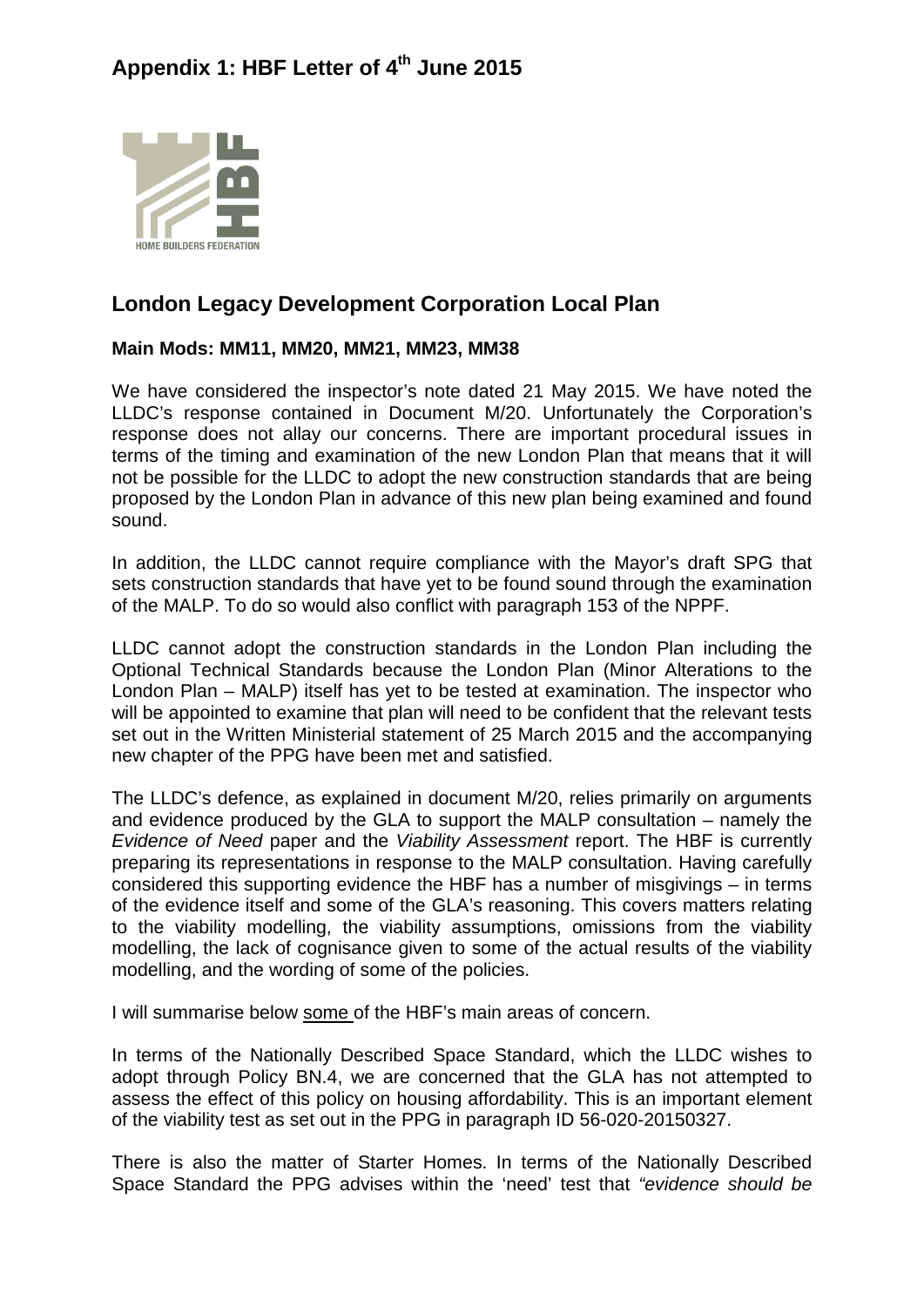*provided on the size and type of dwellings currently being built in the area to ensure the impacts of adopting space standards can be properly assessed, for example, to consider any potential impact on meeting demand for starter homes."* (my emphasis).

The GLA has not considered how the adoption of the Nationally Described Space Standard might affect the Government's Starter Homes initiative. This initiative was conceived as a response to the pressing problem of housing affordability. Affordability is a major problem in London. The GLA acknowledges this in the evidence for the MALP. This is the reason why the GLA supports the company Pocket Homes and allows it to build homes that are smaller than the current London Space Standard. As we have argued in our representations on the MALP the GLA will need to consider the consequences of adopting this optional standard on Starter Homes and on affordability. We consider that the GLA should provide more evidence to show that the size of dwellings is more of an issue for households in housing need in London than the problem of affordability. If the LLDC wishes to adopt the Nationally Described Space Standard in advance of the MALP then it will need to address these matters.

In terms of Part M4(2) – accessible and adaptable dwellings that the LLDC wishes to adopt through policy BN.5 we are very concerned about the GLA's decision not to assess the cost of adopting this optional Building Regulation despite the GLA acknowledging that this could have a significant effect on viability. Paragraph 4.2.15 of the *Evidence of Need* report refers to the implications of adopting Parts M4(2). The report acknowledges that while the current London Plan specifies Lifetime Homes this does not require the provision of step-free access in all developments. It observes that the policy will have particular implications for three and four storey blocks of flats and stacked maisonettes (this observation is repeated in paragraph 3.48A of the MALP).

Paragraph 3.4 of the *Viability Assessment* confirms that the cost of M4(3) has been omitted as part of the exercise. This is unjustified and contrary to the NPPF and the PPG tests. We note that the table on page 15 of the report indicates that the cost of complying with  $M4(3)$  is potentially very high – it is much higher than the cost normally allowed for complying with Lifetime Homes (the current London Plan policy) which was previously typically estimated to cost between £500 and £1,600 depending on dwelling type – houses were cheaper than flats (see the DCLG report titled *Assessing the Cost of Lifetime Homes Standards,* DCLG, July 2012).

We have also raise a number of questions with the GLA about how Part M4(2) and Part M4(3) will be applied in determining planning applications as the policy is not altogether clear.

It should also be noted that Part M4(3) can only be sought as part of the affordable housing element (PPG ID 56-011). The MALP is unclear on this question. A scheme providing no affordable housing (for whatever reason), therefore, would not need to provide 10% of the units as wheelchair housing.

In terms of water efficiency the GLA has not assessed the cost of this tighter standard despite this being a requirement of the NPPF and the PPG. We are also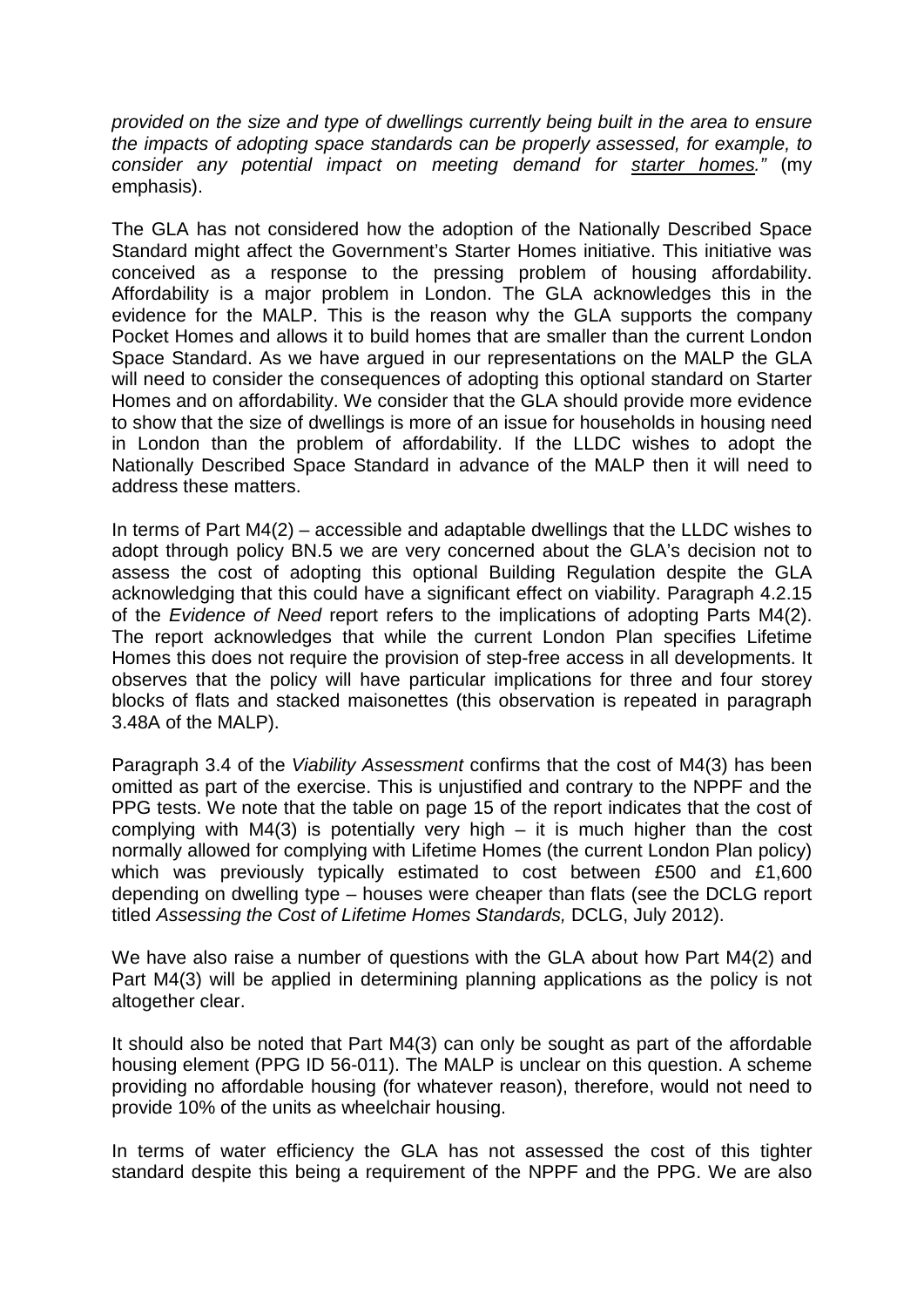questioning the way the GLA has chosen to express this policy in the MALP because the optional standard only requires an efficiency of 110 lpppd whereas the MALP and LLDC policy S.5 require an efficiency of 105 lpppd.

If the LLDC wishes to adopt the Optional Technical Standards in advance of the MALP being found sound, it will need to prepare its own viability evidence and address the other tests relating to necessity and affordability that the GLA, we would argue, has neglected.

I am sorry that I cannot be more positive at this stage but ensuring that the correct process is adhered to and the relevant tests have been met is essential if the new standards regime is to achieve the confidence of all relevant parties including the development industry.

Yours sincerely

**James Stevens, MRTPI Strategic Planner** 

Email: [james.stevens@hbf.co.uk](mailto:james.stevens@hbf.co.uk) Tel: 0207 960 1623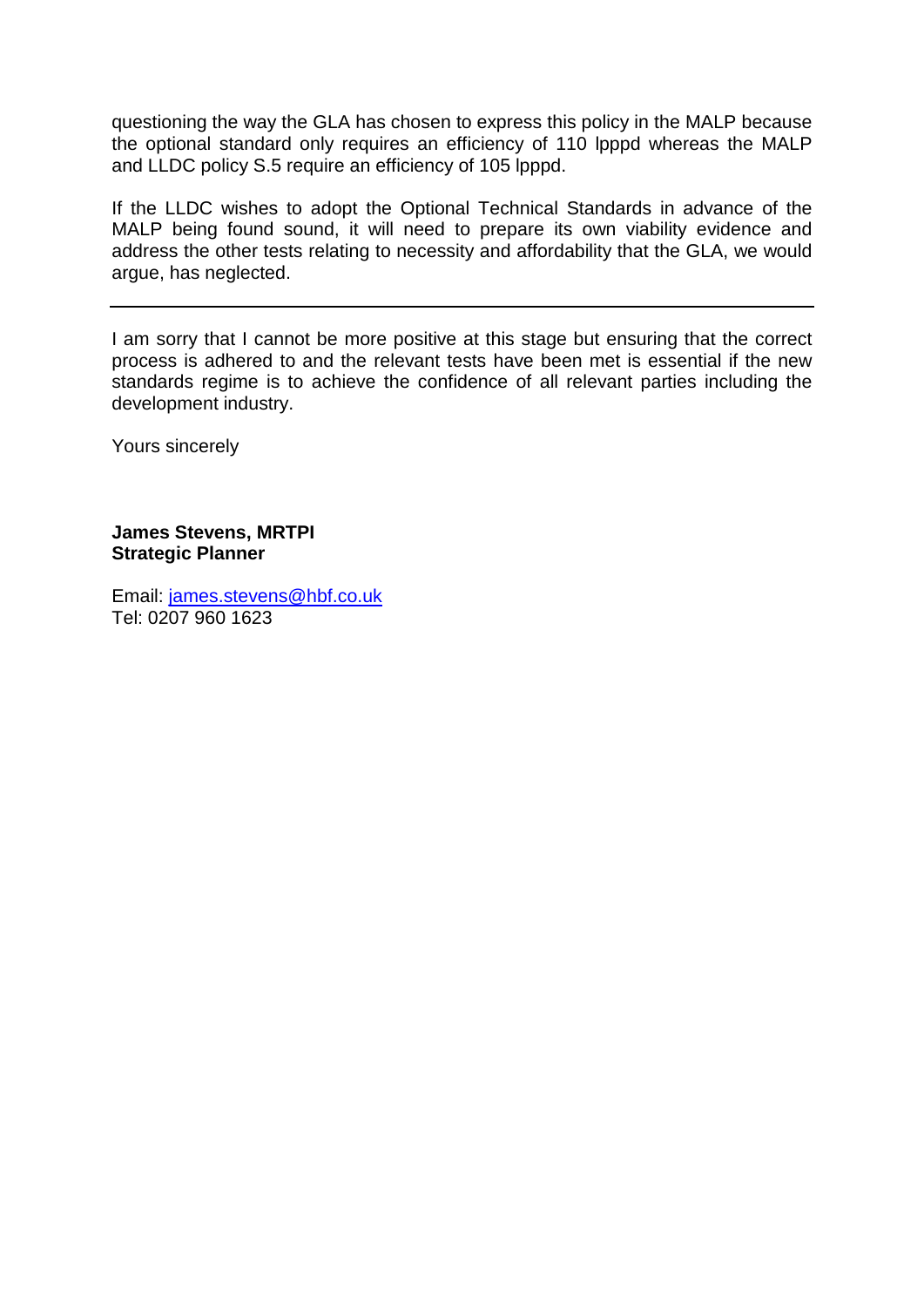Appendix 2: Greater London Authority Letter of 28<sup>th</sup> May 2015 and **the Mayor's Housing Standards Transition Statement**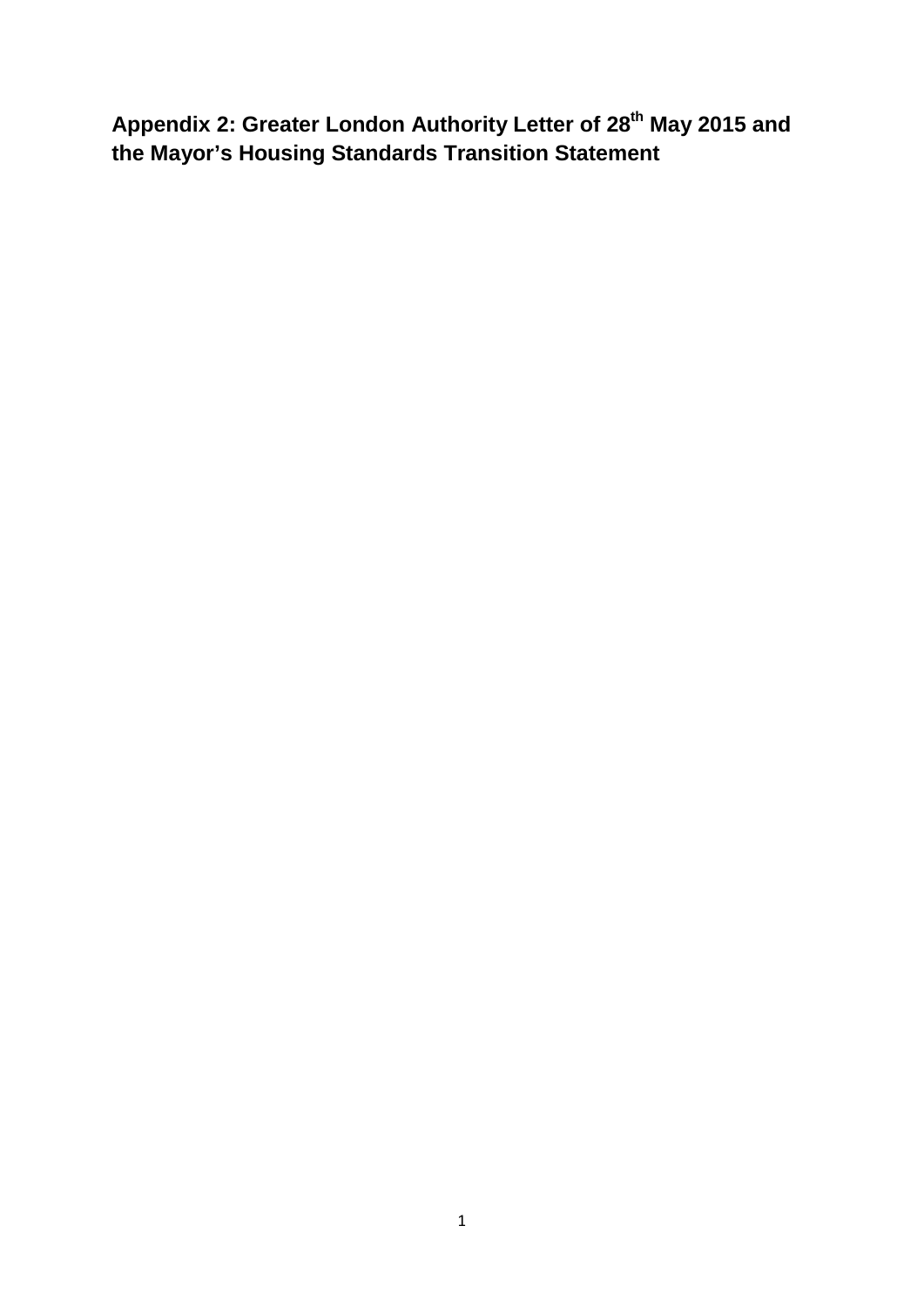# **GREATERLONDONAUTHORITY**

Development, Enterprise and Environment

**Alex Savine** 

**Planning Policy and Decisions Team** London Legacy Development Corporation Level 10. 1 Stratford Place **Montfichet Road** London E20 1EJ

Our ref: LDF39/LDD01/EK02 Date: 28 May 2015

Dear Mr Savine.

### London Legacy Development Corporation Local Plan - Publication version (August 2014) and proposed modifications

### Statement of general conformity with the London Plan (Planning and Compulsory Act 2004. Section 24 (4) a)

Thank you for requesting an opinion on general conformity with the London Plan from the Mayor of London for the above Local Plan documents. The Mayor has delegated authority to me to respond. As you will be aware, all development plan documents must be in general conformity with the London Plan under section 24 (1) (b) of the Planning and Compulsory Purchase Act 2004.

On 6 October 2014 the Mayor provided a letter confirming the London Legacy Development Corporation's Local Plan Publication Version DPD was in general conformity with the London Plan, reference D&P/LDF39/LDD01/EK. Following the examination hearings on the submitted Local Plan the London Legacy Development Corporation (LLDC) published proposed modifications to the Plan in April 2015 (Ref. LD/31). In response to recent correspondence with the examination Inspector (Ref.ID/21) the LLDC have produce a document M/20; Legacy Development Corporation Local Plan and effects of the Planning Practice Guidance and the Ministerial Statement of 25th March 2015.

On 10 March 2015, the Mayor published the Further Alterations to the London Plan (FALP) and this is now referred to as the London Plan 2015. On 25 March 2015 through a written ministerial statement, the Government introduced new technical housing standards in England and detailed how these would be applied thorough planning policy. The Mayor intends to adopt the new national technical standards through a minor alteration to the London Plan. In advance of this, as required by Government, the Mayor published a Housing Standards Policy Transition Statement (May 2015) which sets out how the existing policies relating to Housing Standards in the London Plan should be applied from October 2015.

It is my opinion that the London Legacy Development Corporation Local Plan - Publication version with the proposed modifications is in general conformity with the London Plan 2015 and is in accordance with the Mayor's Housing Standards Policy Transition Statement.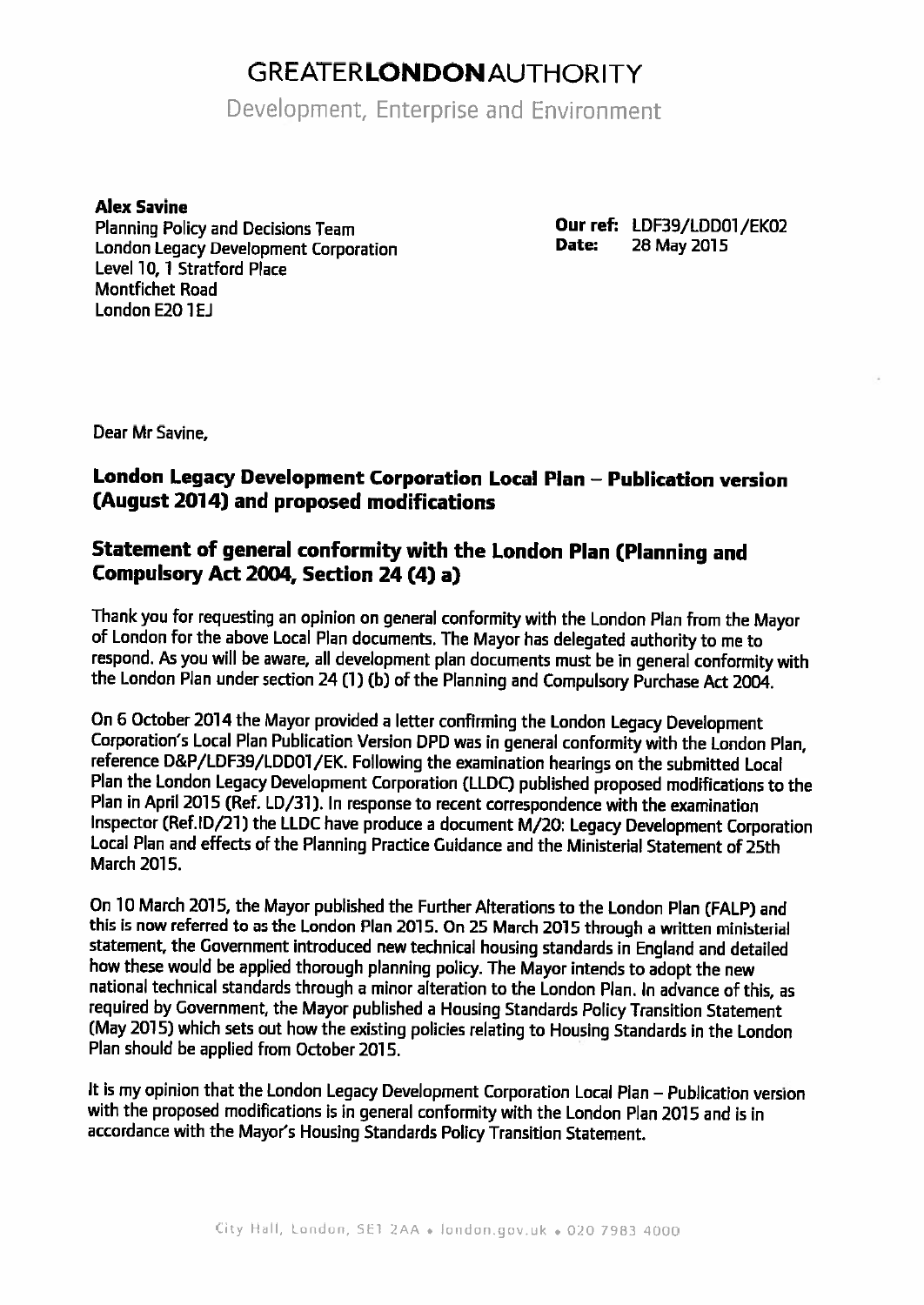If you would like to discuss any of my representations please contact Elliot Kemp (020 7983 4908) who will be happy to discuss.

Yours sincerely

Stewart Morrow

**Stewart Murray Assistant Director - Planning** 

Jennette Arnold, London Assembly Constituency Member  $cc$ John Biggs, London Assembly Constituency Member Nicky Gavron, Chair of London Assembly Planning Committee National Planning Casework Unit, DCLG Alex Williams, TfL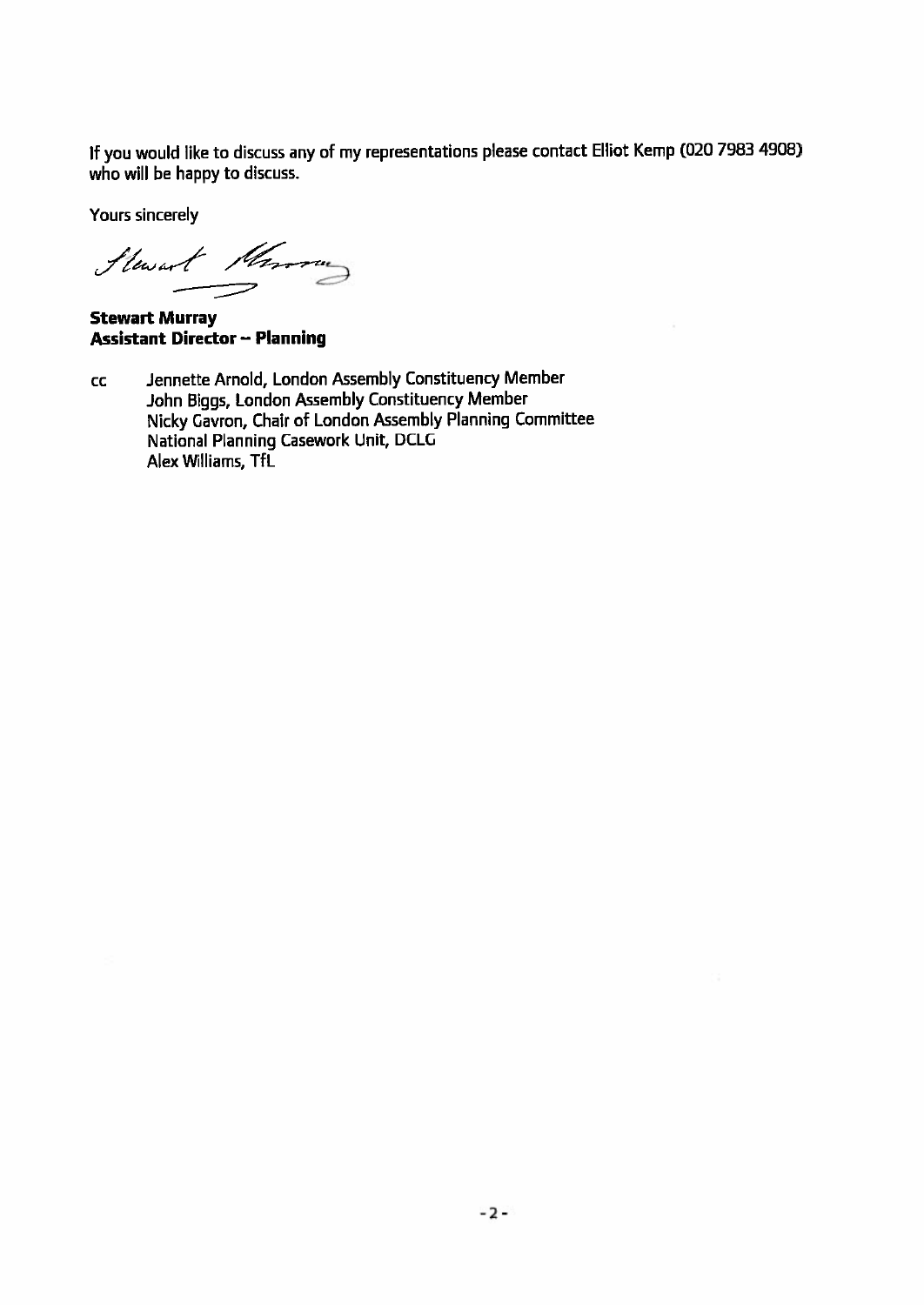# **HOUSING STANDARDS POLICY TRANSITION STATEMENT**

# **IMPLEMENTATION: OCTOBER 2015**

May 2015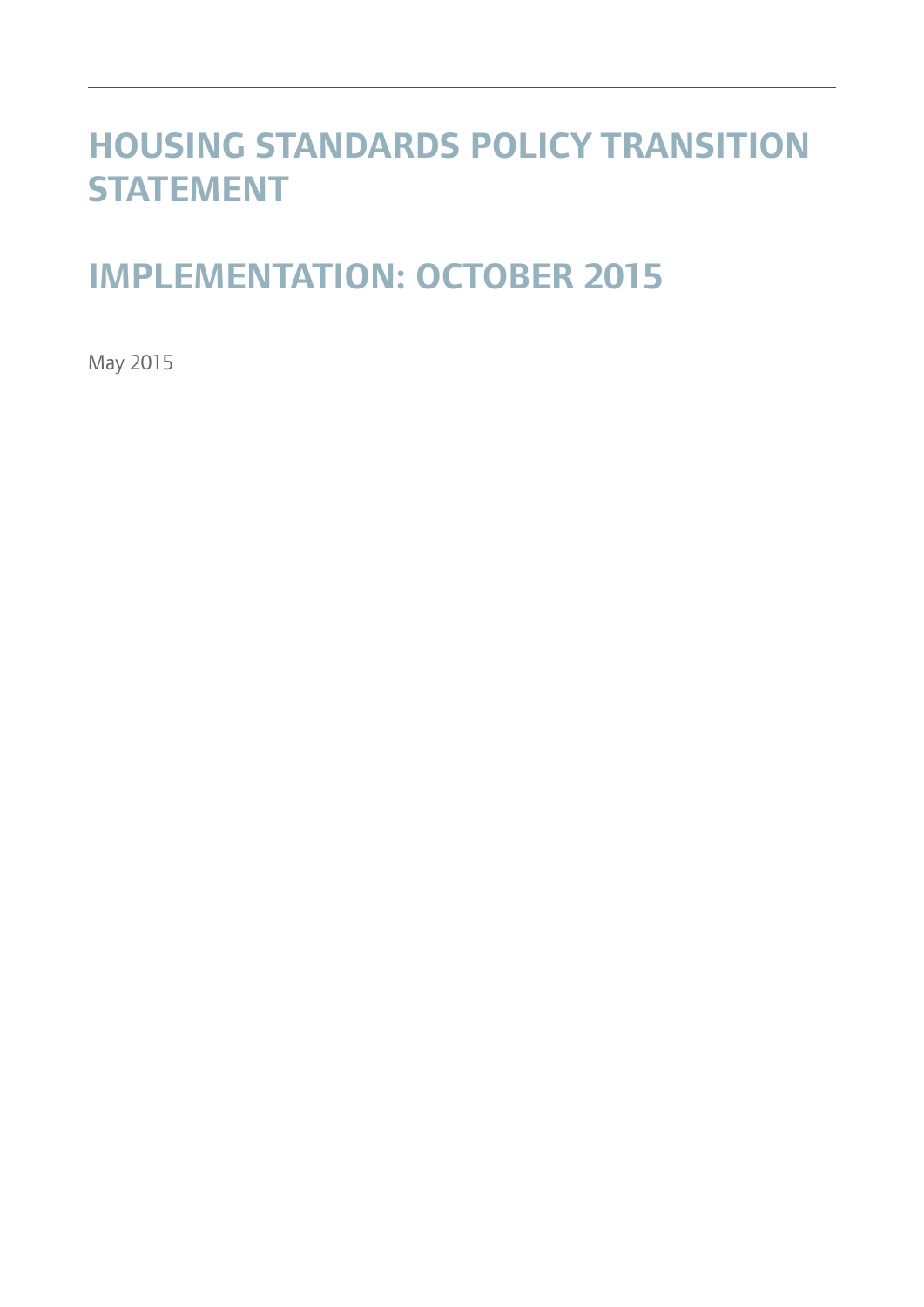### **MAYOR OF LONDON**

#### **Housing Standards: Transition Policy Statement.**

On 25 March 2015 through a written ministerial statement, the Government introduced new technical housing standards in England and detailed how these would be applied thorough planning policy<sup>1</sup>. The system comprises of new additional 'optional' Building Regulations on water and access, and a nationally described space standard<sup>2</sup> (referred to as "the new national technical standards").

These new standards will come into effect on the 1st of October 2015. From this date relevant London Plan policy and associated guidance in the Housing Supplementary Planning Guidance (SPG) should be interpreted by reference to the nearest equivalent new national technical standard. The Mayor intends to adopt the new national technical standards through a minor alteration to the London Plan. In advance of this, as required by Government, this Policy Statement sets out how the existing policies relating to Housing Standards in the London Plan should be applied from October 2015. Appendix 1 sets out how the relevant standards in the Housing SPG should be interpreted from October 2015. This is also set out in the Draft Interim Housing SPG, alongside the other London standards which are not affected by the introduction of national standards.

### **Policy 3.5 Quality and Design of Housing Developments**

3.5 C currently states "*LDFs should incorporate minimum space standards that generally conform with Table 3.3. The Mayor will, and boroughs should, seek to ensure that new development reflects these standards. The design of all new dwellings should also take account of factors relating to 'arrival' at the building and the 'home as a place of retreat', have adequately sized rooms and convenient and efficient room layouts, meet the changing needs of Londoners over their lifetimes, address climate change adaptation and mitigation and social inclusion objectives and should be conceived and developed through an effective design process*". From October 2015 Table 3.3 should be substituted with Table 1 of the nationally described space standard. For detailed guidance on implementation see Appendix1 which sets out how the standards stemming from this policy set out in the 2012 Housing SPG should be interpreted in relation to the Government's standards.

### **Policy 3.8 Housing Choice:**

3.5 c – *requires all new homes to be built to lifetime homes standards*. From October 2015 this should be interpreted as 90% of homes should meet building regulation M4 (2) – 'accessible and adaptable dwellings'.

3.5 d - *requires ten per cent of new housing to be designed to be wheelchair accessible or easily adaptable for residents who are wheelchair users*. From October 2015 this should be interpreted as requiring ten per cent of new housing to meet building regulation M4 (3) 'wheelchair user dwellings'.

<sup>1</sup> Written Ministerial Statement – The Rt Hon Eric Pickles March 2015 'Steps the government are taking to streamline the planning system, protect the environment, support economic growth and assist locally-led decision making'

<sup>2</sup> DCLG Technical housing standards – nationally described space standard. DCLG 2015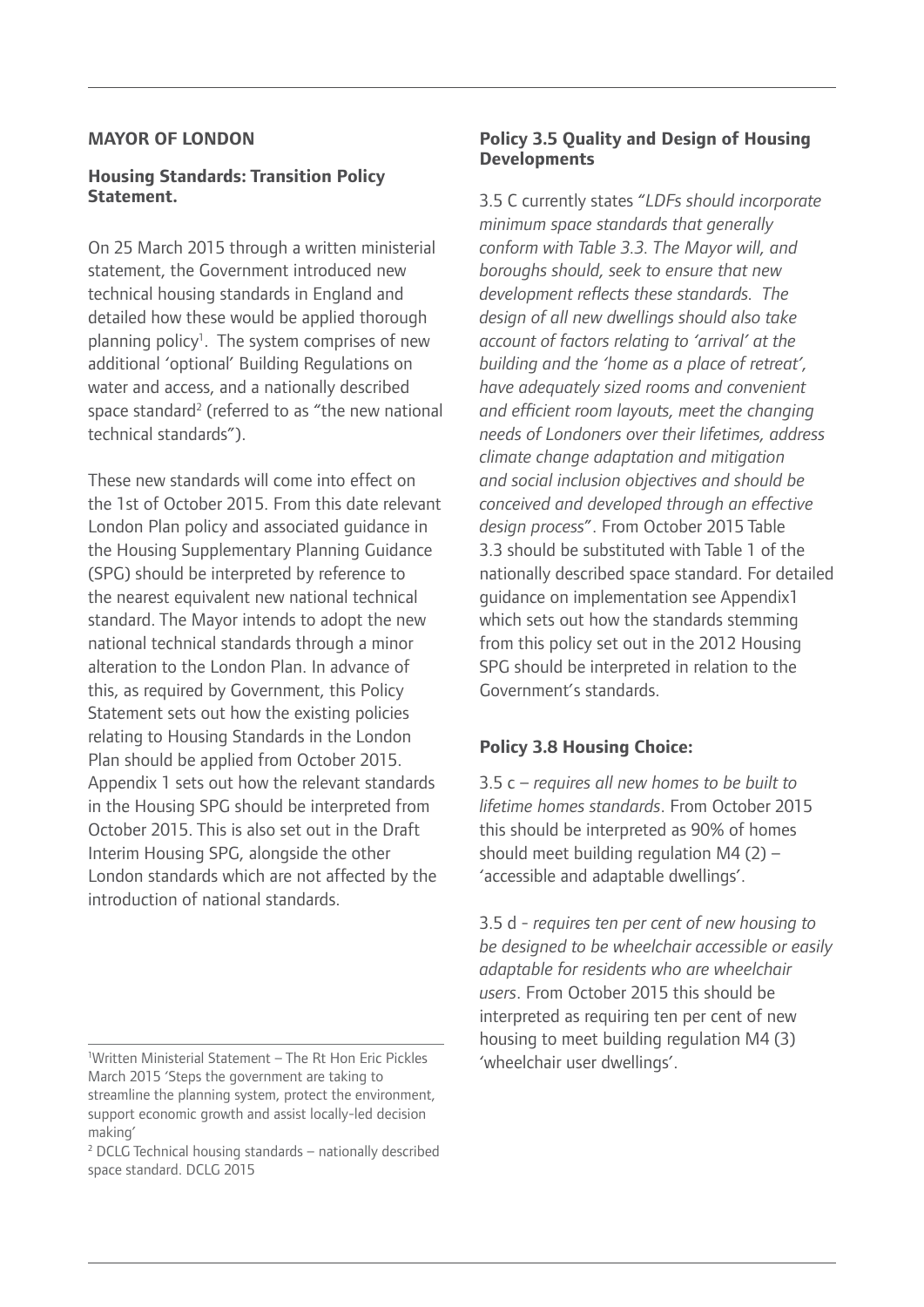### **Policy 5.2 Minimising Carbon Dioxide Emissions**

Policy 5.2 should continue to be applied. The Mayor has considered the Government's intentions regarding energy performance standards for domestic development and its support for low carbon energy infrastucture, and considers his energy targets within his energy hierarchy to be in line with this approach. Appendix 1 recalibrates the London Plan's energy target to a target expressed in 2013 Building Regulations terms.

**From now until the end of September 2015, the current London Plan standards apply.**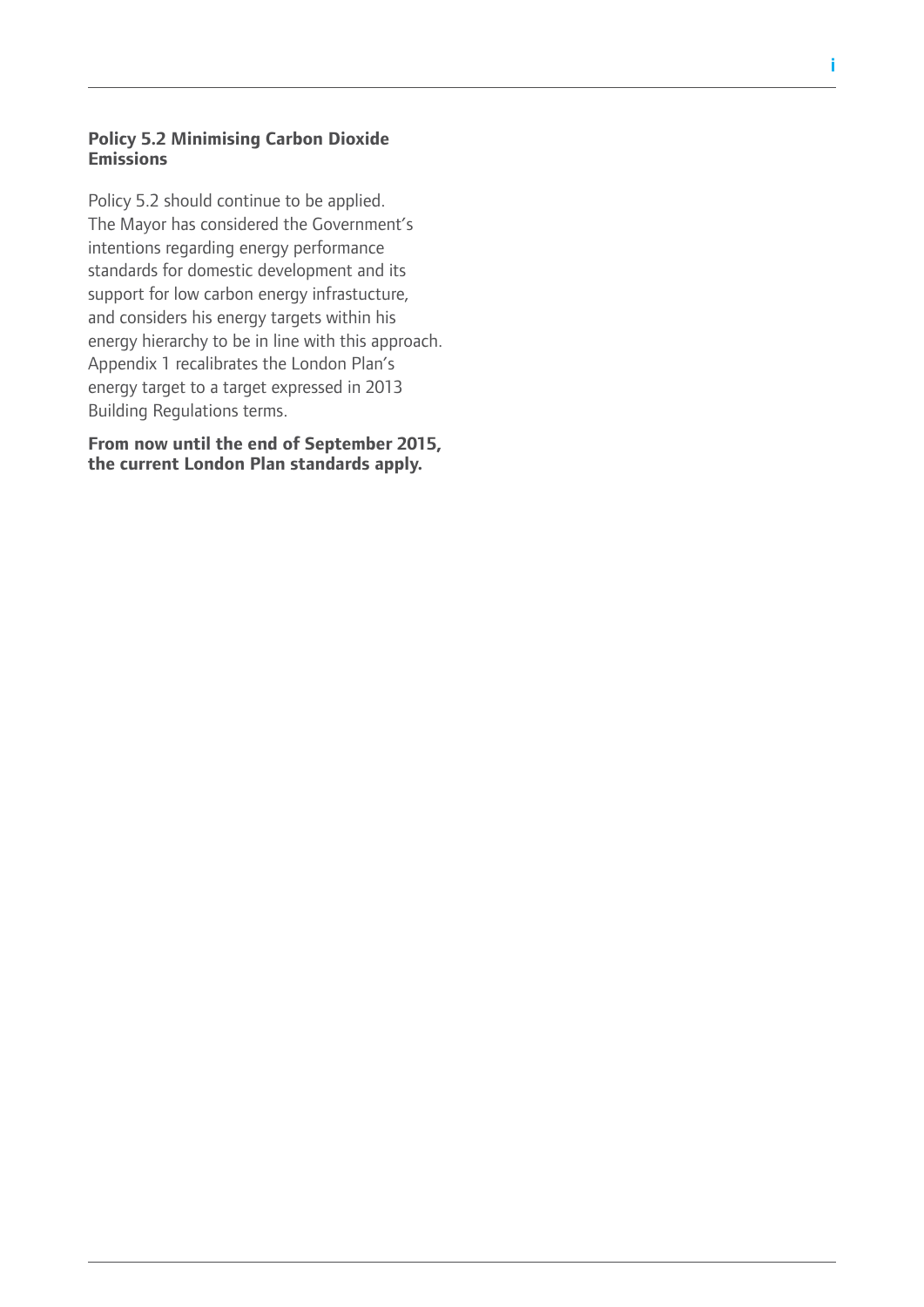### **APPENDIX 1 HOW RELEVANT LONDON PLAN AND ASSOCIATED SPG STANDARDS SHOULD BE INTERPRETED FROM OCTOBER 2015**

|       | <b>Existing Standard</b>                                                                                                                                                                                                                                                                                                                                 | <b>Standard from October based on nearest</b><br>equivalent national technical standard                                                                                                                                 |
|-------|----------------------------------------------------------------------------------------------------------------------------------------------------------------------------------------------------------------------------------------------------------------------------------------------------------------------------------------------------------|-------------------------------------------------------------------------------------------------------------------------------------------------------------------------------------------------------------------------|
| 3.1   | <b>Entrance and approach</b>                                                                                                                                                                                                                                                                                                                             |                                                                                                                                                                                                                         |
| 3.1.2 | The distance from the accessible car<br>parking space of requirement 3.3.4<br>to the home or to the relevant block<br>entrance or lift core should be kept<br>to a minimum and should be level or<br>gently sloping.                                                                                                                                     | The distance from the accessible car parking space<br>of standard 3.3.4 to the home or to the relevant<br>block entrance or lift core should be kept to a<br>minimum.                                                   |
| 3.1.3 | The approach to all entrances should<br>preferably be level or gently sloping.                                                                                                                                                                                                                                                                           | Approach routes should comply with the<br>requirements of Part M4(2) <sup>3</sup> , unless they also serve<br>Wheelchair User Dwellings, where they should<br>comply with the requirements of Part M4(3) <sup>4</sup> . |
| 3.1.4 | All entrances should be illuminated<br>and have level access over the<br>threshold, Entrance doors should have<br>300mm of clear space to the pull side,<br>and clear minimum opening widths<br>of 800mm or 825mm depending on<br>the direction and width of approach.<br>Main entrances should have weather<br>protection and a level external landing. | All entrances should comply with the requirements<br>of Part M4(2), unless they also serve Wheelchair<br>User Dwellings, where they should comply with the<br>requirements of Part M4(3).                               |
| 3.2   | <b>Shared circulation within buildings</b>                                                                                                                                                                                                                                                                                                               |                                                                                                                                                                                                                         |
| 3.2.4 | The minimum width for all paths,<br>corridors and decks for communal<br>circulation should be 1200mm. The<br>preferred minimum width is 1500mm,<br>and is considered particularly<br>important where corridors serve<br>dwellings on each side ('double<br>loaded') and where wheelchair<br>accessible dwellings are provided.                           | Communal circulation should comply with Part<br>M4(2), unless they also serve Wheelchair User<br>Dwellings, where they should comply with the<br>requirements of Part M4(3).                                            |

<sup>3</sup> Requirement M4(2) of Schedule 1to the Building Regulations 2010.HM Government 2015.<br><sup>4</sup> Requirement M4(3) of Schedule 1to the Building Regulations 2010.HM Government 2015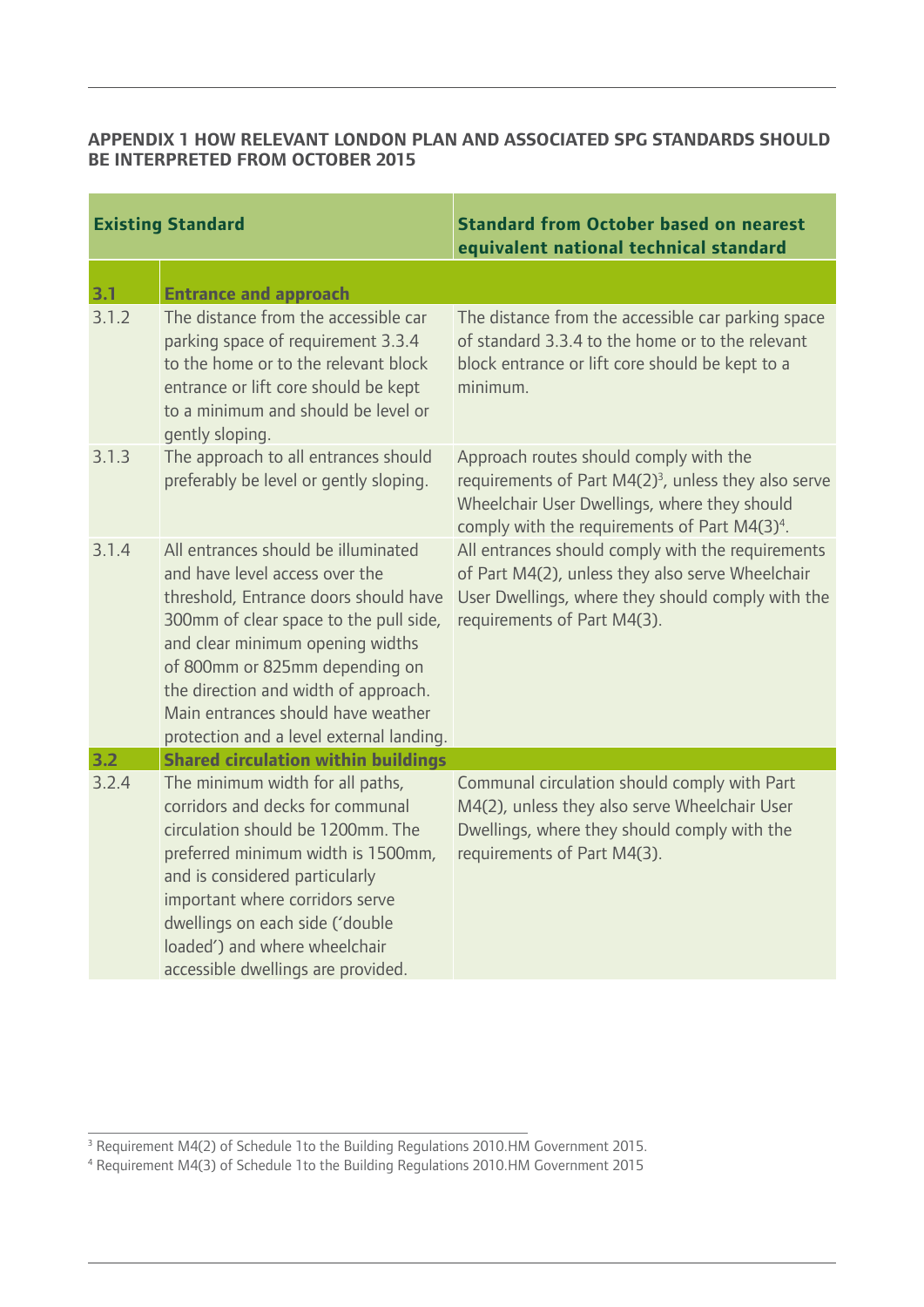|       | <b>Existing Standard</b>                                                                                                                                                                                                                                                                                                                                                                    | <b>Standard from October based on nearest</b><br>equivalent national technical standard                                                                                                                                                                                                              |
|-------|---------------------------------------------------------------------------------------------------------------------------------------------------------------------------------------------------------------------------------------------------------------------------------------------------------------------------------------------------------------------------------------------|------------------------------------------------------------------------------------------------------------------------------------------------------------------------------------------------------------------------------------------------------------------------------------------------------|
| 3.2.5 | For buildings with dwellings entered<br>from communal circulation at the first,<br>second or third floor where lifts are not<br>provided, space should be identified<br>within or adjacent to the circulation<br>cores for the future installation of a<br>wheelchair accessible lift.                                                                                                      | Standard removed                                                                                                                                                                                                                                                                                     |
| 3.2.6 | All dwellings entered at the fourth<br>floor (fifth storey) and above should<br>be served by at least one wheelchair<br>accessible lift, and it is desirable that<br>dwellings entered at the third floor<br>(fourth storey) are served by at least<br>one such lift. All dwellings entered at<br>the seventh floor (eighth storey) and<br>above should be served by at least two<br>lifts. | Every M4(2) dwelling should be provided with<br>step-free access. All dwellings entered at the<br>seventh floor (eighth storey) and above should be<br>served by at least two lifts.                                                                                                                 |
| 3.2.7 | Every designated wheelchair accessible<br>dwelling above the ground floor<br>should be served by at least one<br>that every wheelchair accessible<br>dwelling is served by more than one<br>lift.                                                                                                                                                                                           | Every designated wheelchair accessible dwelling<br>above the ground floor should be served by at<br>least one wheelchair accessible lift <sup>5</sup> . It is desirable<br>wheelchair accessible lift. It is desirable that every wheelchair accessible dwelling is served<br>by more than one lift. |
| 3.2.8 | Principal access stairs should provide<br>easy access regardless of whether a lift<br>is provided. Where homes are reached<br>by a lift, it should be fully wheelchair<br>accessible.                                                                                                                                                                                                       | Principal access stairs should provide easy access <sup>6</sup><br>regardless of whether a lift is provided. Where<br>homes are reached by a lift, it should be fully<br>wheelchair accessible <sup>7</sup> .                                                                                        |
| 3.3   | <b>Car parking</b>                                                                                                                                                                                                                                                                                                                                                                          |                                                                                                                                                                                                                                                                                                      |
| 3.3.2 | Each designated wheelchair accessible<br>dwelling should have a car parking<br>space 2400mm wide with a clear<br>access way to one side of 1200mm.                                                                                                                                                                                                                                          | Each designated wheelchair user dwelling should<br>have a car parking space that complies with Part<br>M4 (3) 3.12 a-e.                                                                                                                                                                              |
|       |                                                                                                                                                                                                                                                                                                                                                                                             |                                                                                                                                                                                                                                                                                                      |

<sup>&</sup>lt;sup>5</sup> Compliant with the requirements of Part M4 (3)<br><sup>6</sup> Part K (Protection from falling, collision and impact) requirements for a general access stair.<br><sup>7</sup> Compliant with the requirements of Part M4 (2)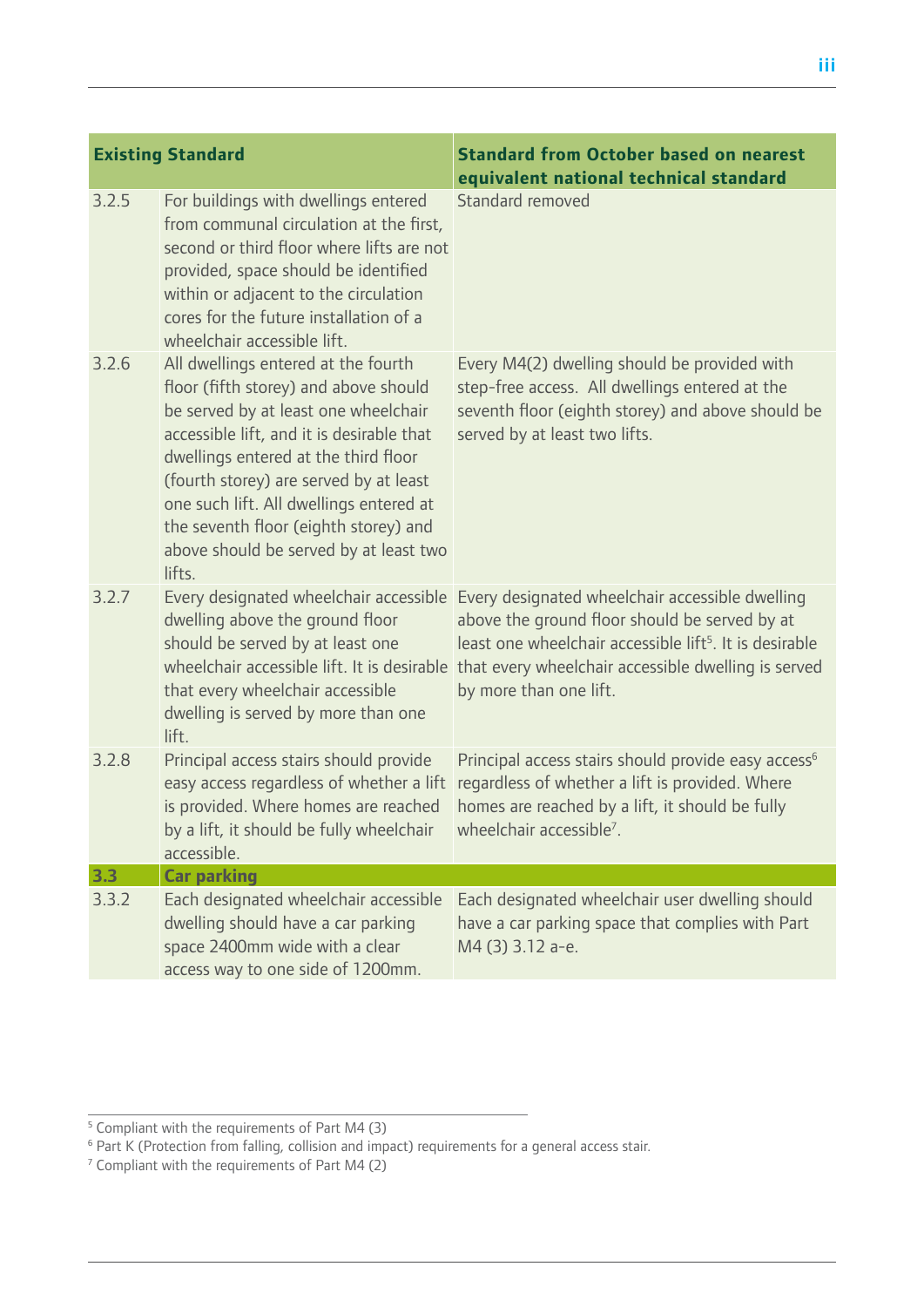| 3.3.4 | Where car parking is within the<br>dwelling plot, at least one car<br>parking space should be capable of<br>enlargement to a width of 3300mm.<br>Where parking is provided in<br>communal bays, at least one space<br>with a width of 3300mm should be<br>provided per block entrance or access<br>core in addition to spaces designated<br>for wheelchair user dwellings.                                                                                                                                                                        | Where a dwelling has car parking within its plot, at<br>least one parking space should comply with Part<br>M4(2). Where parking is provided in communal<br>bays, at least one space should be provided per<br>block entrance or access core that complies with<br>Part M4(3) in addition to spaces designated for<br>wheelchair user dwellings.                                                                                                                                          |
|-------|---------------------------------------------------------------------------------------------------------------------------------------------------------------------------------------------------------------------------------------------------------------------------------------------------------------------------------------------------------------------------------------------------------------------------------------------------------------------------------------------------------------------------------------------------|------------------------------------------------------------------------------------------------------------------------------------------------------------------------------------------------------------------------------------------------------------------------------------------------------------------------------------------------------------------------------------------------------------------------------------------------------------------------------------------|
| 3.5   | <b>Refuse, post and deliveries</b>                                                                                                                                                                                                                                                                                                                                                                                                                                                                                                                |                                                                                                                                                                                                                                                                                                                                                                                                                                                                                          |
| 3.5.1 | Communal refuse and recycling<br>containers, communal bin enclosures<br>and refuse stores should be accessible<br>to all residents including children and<br>wheelchair users, and located on a<br>hard, level surface. The location should<br>satisfy local requirements for waste<br>collection and should achieve full<br>credits under the Code for Sustainable<br>Homes Technical Guide. Refuse stores<br>within buildings should be located to<br>limit the nuisance caused by noise and<br>smells and provided with means for<br>cleaning. | Communal refuse and recycling containers,<br>communal bin enclosures and refuse and recycling<br>stores should be easily accessible to all residents<br>including children and wheelchair users, and<br>located on a hard, level surface. The location<br>should satisfy local requirements for waste<br>collection. Refuse and recycling stores within<br>buildings should be located to limit the nuisance<br>caused by noise and smells and maintained to a<br>high hygiene standard. |
| 3.5.2 | Storage facilities for waste and<br>recycling containers should be<br>provided in accordance with the Code<br>for Sustainable Homes Technical Guide<br>and local authority requirements.                                                                                                                                                                                                                                                                                                                                                          | Storage facilities for waste and recycling containers<br>should be provided in accordance with local<br>authority requirements and meeting at least British<br>Standard BS5906:2005 Code of Practice for waste<br>management in Buildings.                                                                                                                                                                                                                                               |
|       |                                                                                                                                                                                                                                                                                                                                                                                                                                                                                                                                                   |                                                                                                                                                                                                                                                                                                                                                                                                                                                                                          |

## **Existing Standard Standard from October based on nearest equivalent national technical standard**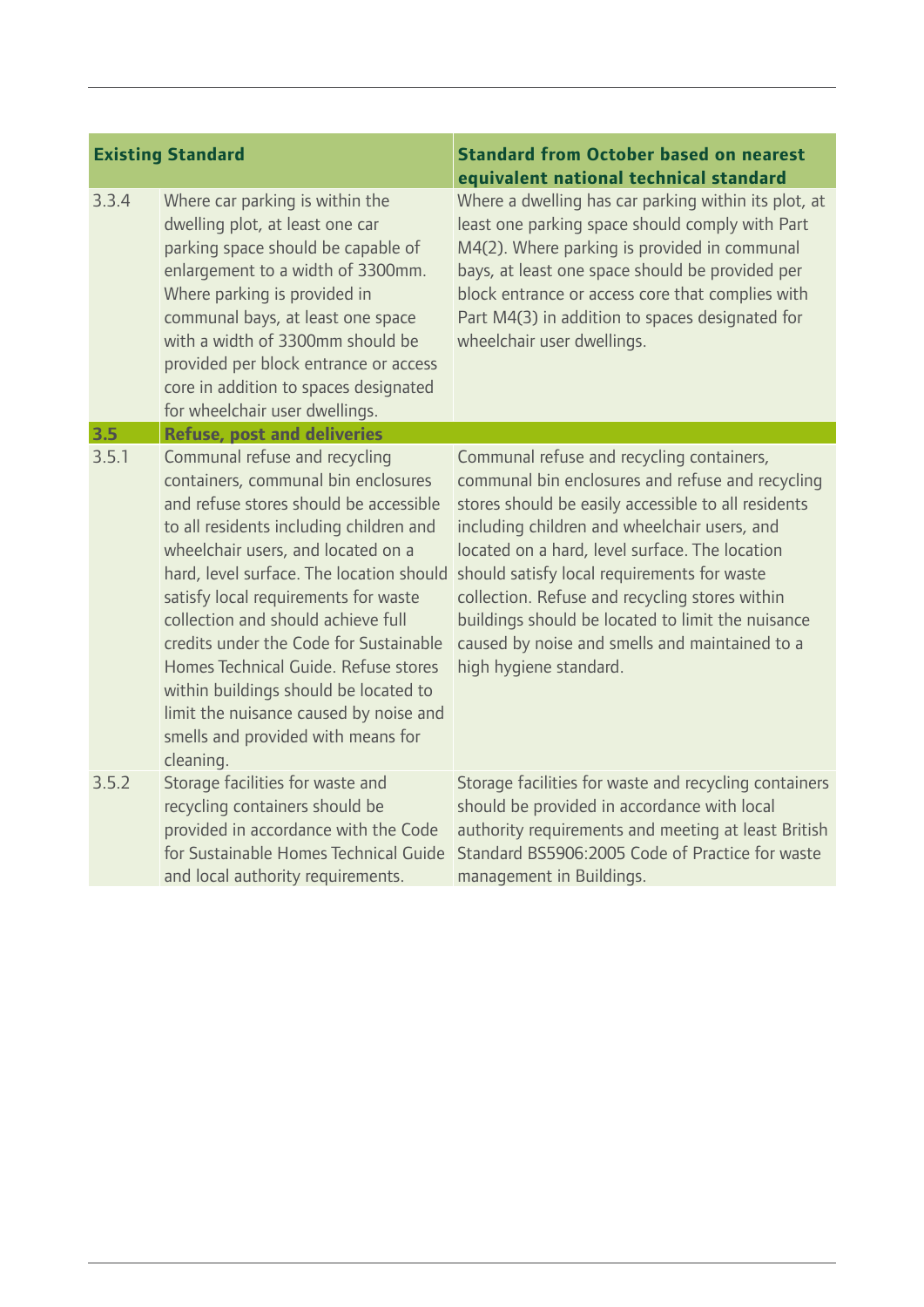|                                                                                                                                   | <b>Existing Standard</b> |                             | <b>Standard from October based on nearest</b><br>equivalent national technical standard |  |                                                                                         |  |
|-----------------------------------------------------------------------------------------------------------------------------------|--------------------------|-----------------------------|-----------------------------------------------------------------------------------------|--|-----------------------------------------------------------------------------------------|--|
| 4.0                                                                                                                               |                          |                             |                                                                                         |  |                                                                                         |  |
| 4.1                                                                                                                               |                          |                             |                                                                                         |  |                                                                                         |  |
| 4.1.1                                                                                                                             |                          | 3.3 of the replacement LP): |                                                                                         |  | All developments should meet the following minimum space standards (as set out in Table |  |
|                                                                                                                                   |                          |                             | dwelling type (bedroom/<br>persons)                                                     |  | essential gia<br>(sqm)                                                                  |  |
|                                                                                                                                   |                          |                             | 1p                                                                                      |  | 37                                                                                      |  |
|                                                                                                                                   |                          |                             | 1b <sub>2p</sub><br>2b3p                                                                |  | 50<br>61                                                                                |  |
|                                                                                                                                   |                          | Flats                       | 2b4p                                                                                    |  | 70                                                                                      |  |
|                                                                                                                                   |                          |                             | 3b4p                                                                                    |  | 74                                                                                      |  |
|                                                                                                                                   |                          |                             | 3b5p                                                                                    |  | 86                                                                                      |  |
|                                                                                                                                   |                          |                             | 3b6p                                                                                    |  | 95                                                                                      |  |
|                                                                                                                                   |                          |                             | 4b5p                                                                                    |  | 90                                                                                      |  |
|                                                                                                                                   |                          |                             | 4b6p                                                                                    |  | 99                                                                                      |  |
|                                                                                                                                   |                          |                             | 2b4p                                                                                    |  | 83                                                                                      |  |
|                                                                                                                                   |                          |                             | 3b4p                                                                                    |  | 87                                                                                      |  |
|                                                                                                                                   |                          | Two storey houses           | 3b5p                                                                                    |  | 96                                                                                      |  |
|                                                                                                                                   |                          |                             | 4b5p                                                                                    |  | 100                                                                                     |  |
|                                                                                                                                   |                          |                             | 4b6p                                                                                    |  | 107                                                                                     |  |
|                                                                                                                                   |                          |                             | 3b5p                                                                                    |  | 102                                                                                     |  |
|                                                                                                                                   |                          | Three storey houses 4b5p    |                                                                                         |  | 106                                                                                     |  |
|                                                                                                                                   |                          |                             | 4b6p                                                                                    |  | 113                                                                                     |  |
| For dwellings designed for more than 6 people, at least 10sq.m gross internal area should<br>be added for each additional person. |                          |                             |                                                                                         |  |                                                                                         |  |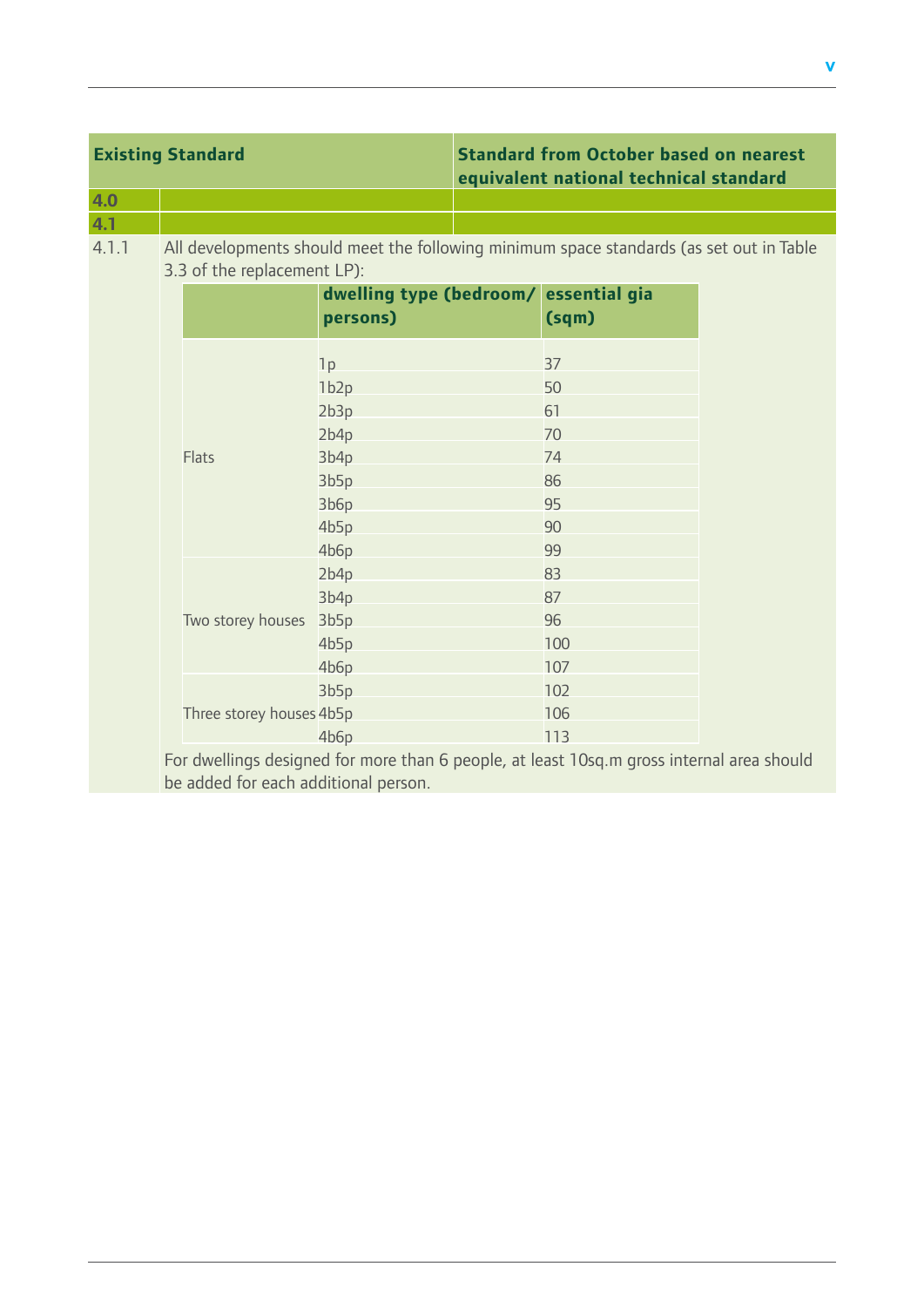### **Existing Standard Standard from October based on nearest equivalent national technical standard**

All developments should meet the following minimum space standards (as set out in Table 3.3 of the London Plan and the nationally described space standards).

|                |           | minimum gia (sqm)     |                       |                       | built-in         |  |
|----------------|-----------|-----------------------|-----------------------|-----------------------|------------------|--|
| bedrooms       | bedspaces | 1 storey<br>dwellings | 2 storey<br>dwellings | 3 storey<br>dwellings | storage<br>(sqm) |  |
| 1 <sub>b</sub> | 1p        | 39 $(37)^*$           |                       |                       | 1.0              |  |
|                | 2p        | 50                    | 58                    |                       | 1.5              |  |
| 2 <sub>b</sub> | 3p        | 61                    | 70                    |                       | 2.0              |  |
|                | 4p        | 70                    | 79                    |                       |                  |  |
| 3 <sub>b</sub> | 4p        | 74                    | 84                    | 90                    | 2.5              |  |
|                | 5p        | 86                    | 93                    | 99                    |                  |  |
|                | 6p        | 95                    | 102                   | 108                   |                  |  |
| 4 <sub>b</sub> | 5p        | 90                    | 97                    | 103                   | 3.0              |  |
|                | 6p        | 99                    | 106                   | 112                   |                  |  |
|                | 7p        | 108                   | 115                   | 121                   |                  |  |
|                | 8p        | 117                   | 124                   | 130                   |                  |  |
| 5b             | 6p        | 103                   | 110                   | 116                   | 3.5              |  |
|                | 7p        | 112                   | 119                   | 125                   |                  |  |
|                | 8p        | 121                   | 128                   | 134                   |                  |  |
| 6 <sub>b</sub> | 7p        | 116                   | 123                   | 129                   | 4.0              |  |
|                | 8p        | 125                   | 132                   | 138                   |                  |  |

\*Where a studio has a shower room instead of a bathroom, the floor area may be reduced from 39m2 to 37m2, as shown bracketed.

The Gross Internal Area of a dwelling is defined as the total floor space measured between the internal faces of perimeter walls that enclose a dwelling. This includes partitions, structural elements, cupboards, ducts, flights of stairs and voids above stairs. GIA should be measured and denoted in square metres (m2).

| 4.2   | <b>Flexibility and adaptability</b>     |                  |
|-------|-----------------------------------------|------------------|
| 4.2.1 | Dwelling plans should demonstrate       | Standard removed |
|       | that dwelling types provide flexibility |                  |
|       | by showing that at least one bedroom    |                  |
|       | is capable of being used and furnished  |                  |
|       | as either a double or a twin room       |                  |
|       | according to occupiers' preferences.    |                  |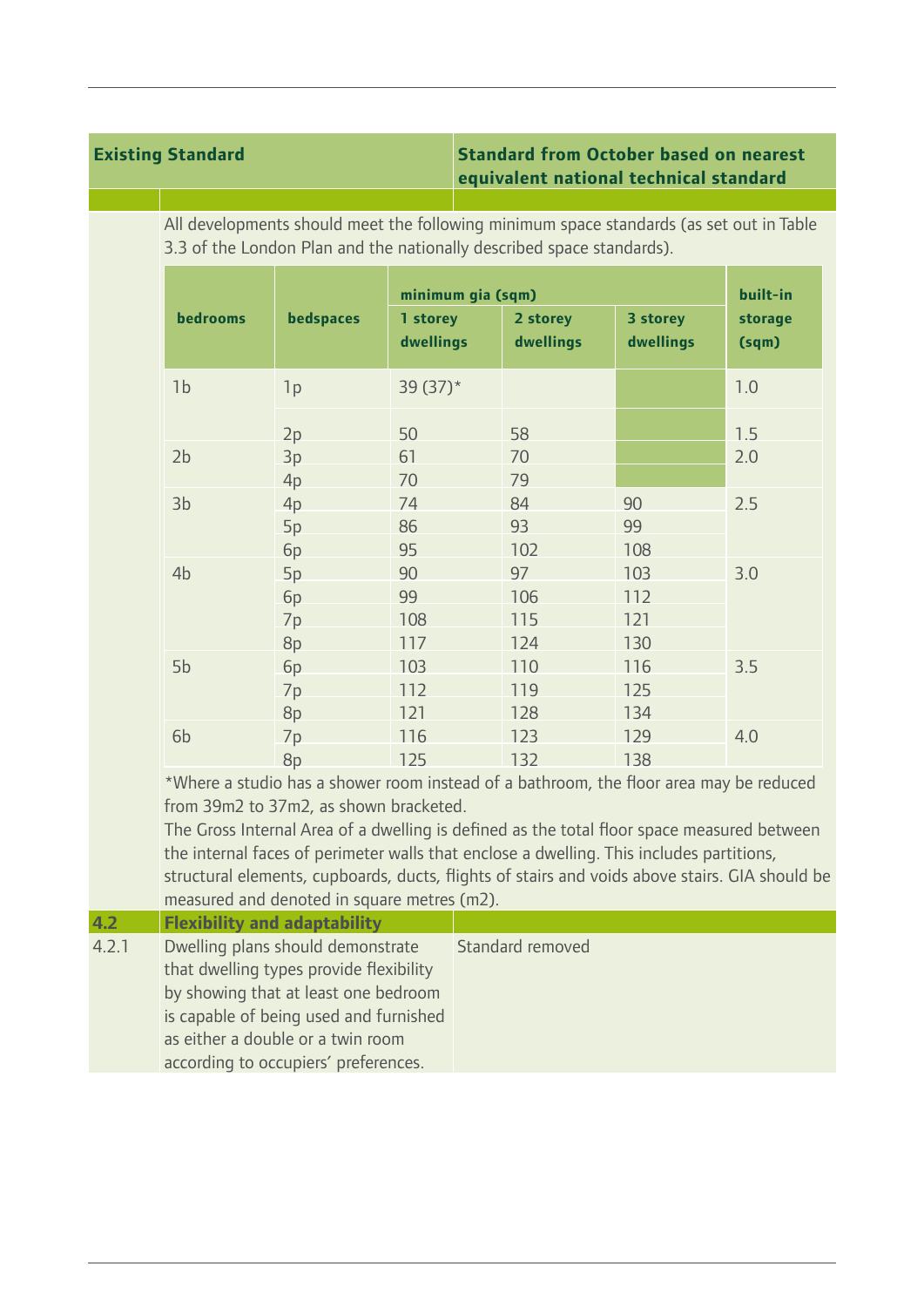# **Existing Standard Standard from October based on nearest**

|       |                                                                                                                                                                                                                                                                                           |                                                                                                    | equivalent national technical standard                                                                                                                                         |
|-------|-------------------------------------------------------------------------------------------------------------------------------------------------------------------------------------------------------------------------------------------------------------------------------------------|----------------------------------------------------------------------------------------------------|--------------------------------------------------------------------------------------------------------------------------------------------------------------------------------|
| 4.3   | <b>Circulation in the home</b>                                                                                                                                                                                                                                                            |                                                                                                    |                                                                                                                                                                                |
| 4.3.1 | The minimum width of hallways<br>and other circulation spaces inside<br>the home should be 900mm. This<br>may reduce to 750mm at 'pinch<br>points' e.g. next to radiators, where<br>doorway widths meet the following<br>specification:                                                   |                                                                                                    | The minimum width of hallways and other<br>circulation spaces inside the home should comply<br>with Part M4(2).                                                                |
|       | <b>MINIMUM</b><br><b>CLEAR</b><br><b>OPENING</b><br><b>WIDTH OF</b><br><b>DOORWAY</b>                                                                                                                                                                                                     | <b>MINIMUM</b><br><b>WIDTH OF</b><br><b>HALLWAY</b><br><b>WHERE DOOR</b><br><b>IS IN SIDE WALL</b> |                                                                                                                                                                                |
|       | (mm)                                                                                                                                                                                                                                                                                      | (mm)                                                                                               |                                                                                                                                                                                |
|       | 750                                                                                                                                                                                                                                                                                       | 1200                                                                                               |                                                                                                                                                                                |
|       | 775                                                                                                                                                                                                                                                                                       | 1050                                                                                               |                                                                                                                                                                                |
|       | 900                                                                                                                                                                                                                                                                                       | 900                                                                                                |                                                                                                                                                                                |
|       | Where a hallway is at least 900mm<br>wide and the approach to the door is<br>head-on, a minimum clear opening<br>door width of 750mm should be<br>provided.                                                                                                                               |                                                                                                    |                                                                                                                                                                                |
| 4.3.2 | The design of dwellings of more<br>than one storey should incorporate<br>potential for a stair lift to be installed<br>and a suitable identified space for<br>a through-the-floor lift from the<br>entrance level to a storey containing<br>a main bedroom and an accessible<br>bathroom. |                                                                                                    | The design of dwellings of more than one storey<br>should incorporate potential for a future stair lift to<br>be installed by providing stairs that complies with<br>$M4(2)$ . |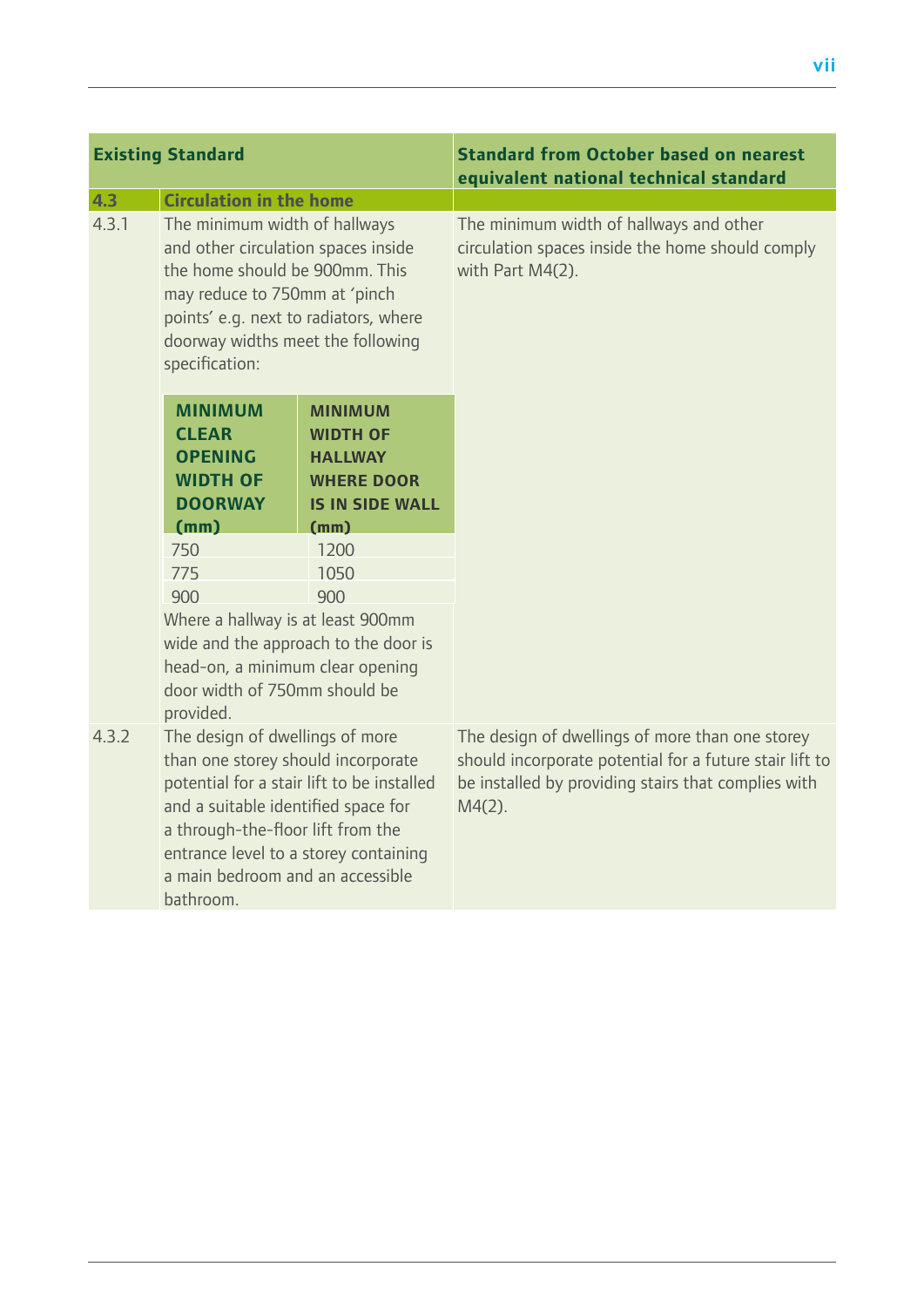| <b>Existing Standard</b> |                                                                                                                                                                                                                                                                                                                                                                                                                                                  |                                                                                      |                  | <b>Standard from October based on nearest</b><br>equivalent national technical standard                                                               |
|--------------------------|--------------------------------------------------------------------------------------------------------------------------------------------------------------------------------------------------------------------------------------------------------------------------------------------------------------------------------------------------------------------------------------------------------------------------------------------------|--------------------------------------------------------------------------------------|------------------|-------------------------------------------------------------------------------------------------------------------------------------------------------|
| 4.4                      | Living / dining / kitchen<br>The following combined floor areas for Standard removed<br>living / kitchen / dining space should<br>be met:                                                                                                                                                                                                                                                                                                        |                                                                                      |                  |                                                                                                                                                       |
|                          | <b>DESIGNED</b><br><b>LEVEL OF</b><br><b>OCCUPANCY</b>                                                                                                                                                                                                                                                                                                                                                                                           | <b>MINIMUM COMBINED</b><br><b>FLOOR AREA OF LIVING,</b><br><b>DINING AND KITCHEN</b> |                  |                                                                                                                                                       |
|                          | 2 PERSON<br>3 PERSON<br><b>4 PERSON</b><br>5 PERSON<br><b>6 PERSON</b>                                                                                                                                                                                                                                                                                                                                                                           | 23<br>25<br>27<br>29<br>31                                                           |                  |                                                                                                                                                       |
| 4.4.2                    | The minimum width of the main sitting Standard removed<br>area should be 2.8m in 2-3 person<br>dwellings and 3.2m in dwellings<br>designed for four or more people.                                                                                                                                                                                                                                                                              |                                                                                      |                  |                                                                                                                                                       |
| 4.4.3                    | Dwellings for five people or more<br>should be capable of having two living<br>spaces, for example a living room and<br>a kitchen-dining room. Both rooms<br>should have external windows. If a<br>kitchen is adjacent to the living room,<br>the internal partition between the<br>rooms should not be load-bearing, to<br>allow for reconfiguration as an open<br>plan arrangement. Studies will not be<br>considered as second living spaces. |                                                                                      | Standard removed |                                                                                                                                                       |
| 4.4.5                    | A living room, living space or kitchen<br>dining room should be at entrance<br>level.                                                                                                                                                                                                                                                                                                                                                            |                                                                                      | entrance level.  | A living area that complies with M4(2) should be at                                                                                                   |
| 4.4.6                    | Windows in the principal living space<br>should be no higher than 800mm<br>above finished floor level (+/- 50mm)<br>to allow people to see out while<br>seated. At least one opening window<br>should be easy to approach and<br>operate by people with restricted<br>movement and reach.                                                                                                                                                        |                                                                                      | $M4(2)$ .        | Glazing to the principal window should comply<br>with Part M4(2). At least one opening window in<br>the principal living area should comply with Part |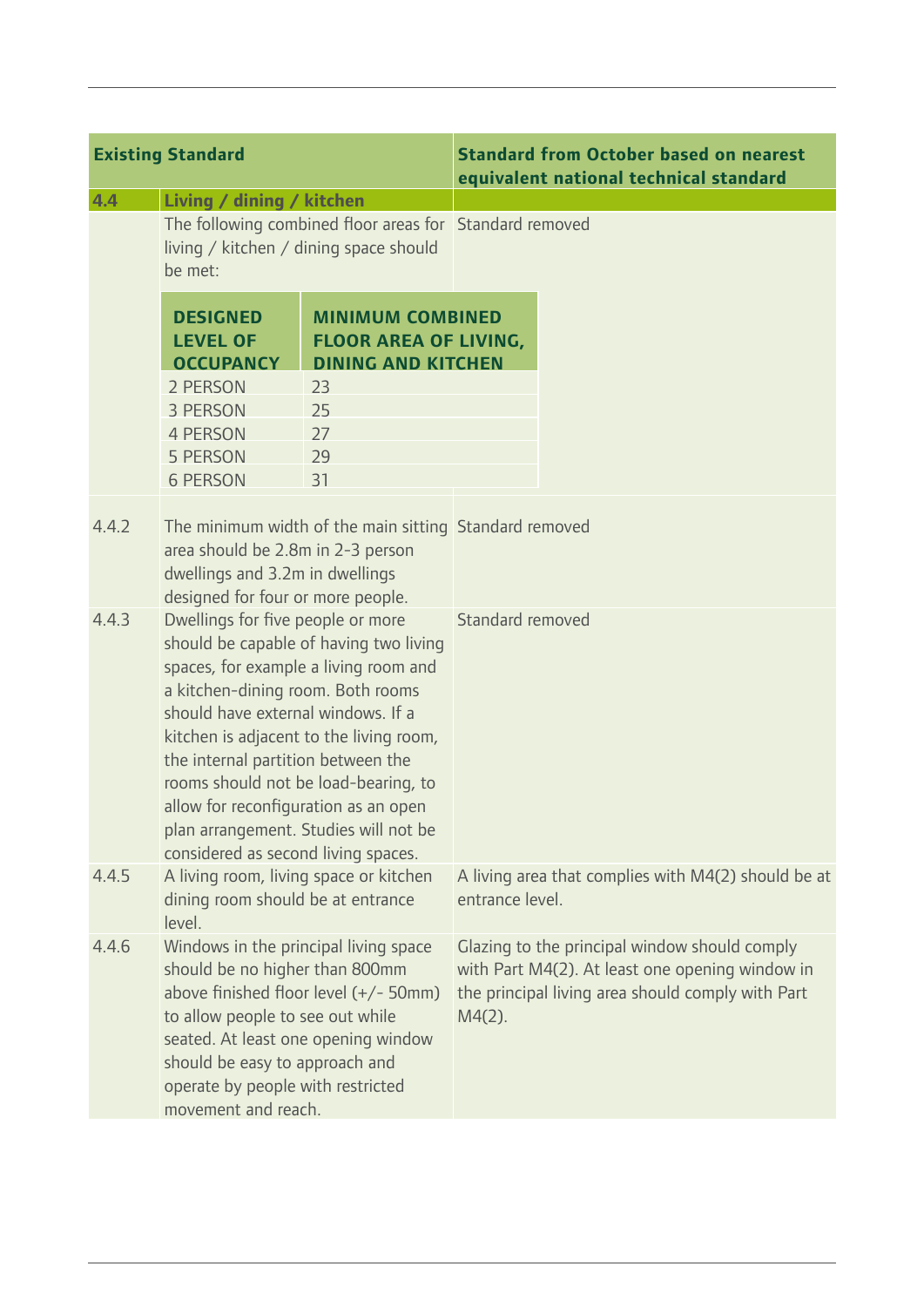|       | <b>Existing Standard</b>                                                                                                                                                                                                | <b>Standard from October based on nearest</b><br>equivalent national technical standard                                                                                                                                       |
|-------|-------------------------------------------------------------------------------------------------------------------------------------------------------------------------------------------------------------------------|-------------------------------------------------------------------------------------------------------------------------------------------------------------------------------------------------------------------------------|
| 4.5   | <b>Bedrooms</b>                                                                                                                                                                                                         |                                                                                                                                                                                                                               |
| 4.5.1 | should be 8 sq m. The minimum area<br>of a double or twin bedroom should be<br>12 sq m.                                                                                                                                 | The minimum area of a single bedroom The minimum area of a single bedroom should be<br>7.5sqm. The minimum area of a double or twin<br>bedroom should be 11.5sqm to comply with the<br>nationally described space standard.   |
| 4.5.2 | The minimum width of double and<br>twin bedrooms should be 2.75m in<br>most of the length of the room.                                                                                                                  | One double or twin bedroom should be at least<br>2.75m wide and every other double or twin should<br>be at least 2.55m wide, in most of the length of<br>the room, to comply with the nationally described<br>space standard. |
| 4.5.3 | In homes of two or more storeys with<br>no permanent bedroom at entrance<br>level, there should be space on the<br>entrance level that could be used as a<br>convenient temporary bed space.                            | Standard removed                                                                                                                                                                                                              |
| 4.5.4 | Building structure above a main<br>bedroom and an accessible bathroom<br>should be capable of supporting a<br>ceiling hoist and the design should<br>allow for a reasonable route between<br>this bedroom and bathroom. | Standard removed                                                                                                                                                                                                              |
| 4.6   | <b>Bathrooms and WCs</b>                                                                                                                                                                                                |                                                                                                                                                                                                                               |
| 4.6.1 | Dwellings designed for a potential<br>occupancy of five or more people<br>should provide a minimum of one<br>bathroom with WC and one additional<br>WC.                                                                 | Standard removed                                                                                                                                                                                                              |
| 4.6.2 | Where there is no accessible bathroom<br>at entrance level, a wheelchair<br>accessible WC with potential for a<br>shower to be installed should be<br>provided at entrance level.                                       | To provide step-free access to a WC that is suitable<br>and convenient to some wheelchair users and,<br>where reasonable, to make provision for showing,<br>dwellings should comply with the requirements of<br>Part M4(2).   |
| 4.6.3 | An accessible bathroom should be<br>storey as a main bedroom.                                                                                                                                                           | An accessible bathroom that complies with Part<br>provided in every dwelling on the same M4(2) should be provided in every dwelling on the<br>same storey as a double (or twin) bedroom.                                      |
| 4.6.4 | Walls in bathrooms and WCs should be<br>capable of taking adaptations such as<br>handrails.                                                                                                                             | Walls in the bathrooms and WCs should be capable<br>of taking adaptations and comply with Part M4(2).                                                                                                                         |

<sup>&</sup>lt;sup>8</sup> Balconies and terraces over habitable rooms which require a step up to increase slab thickness / insulation are exempt from the accessible threshold standard.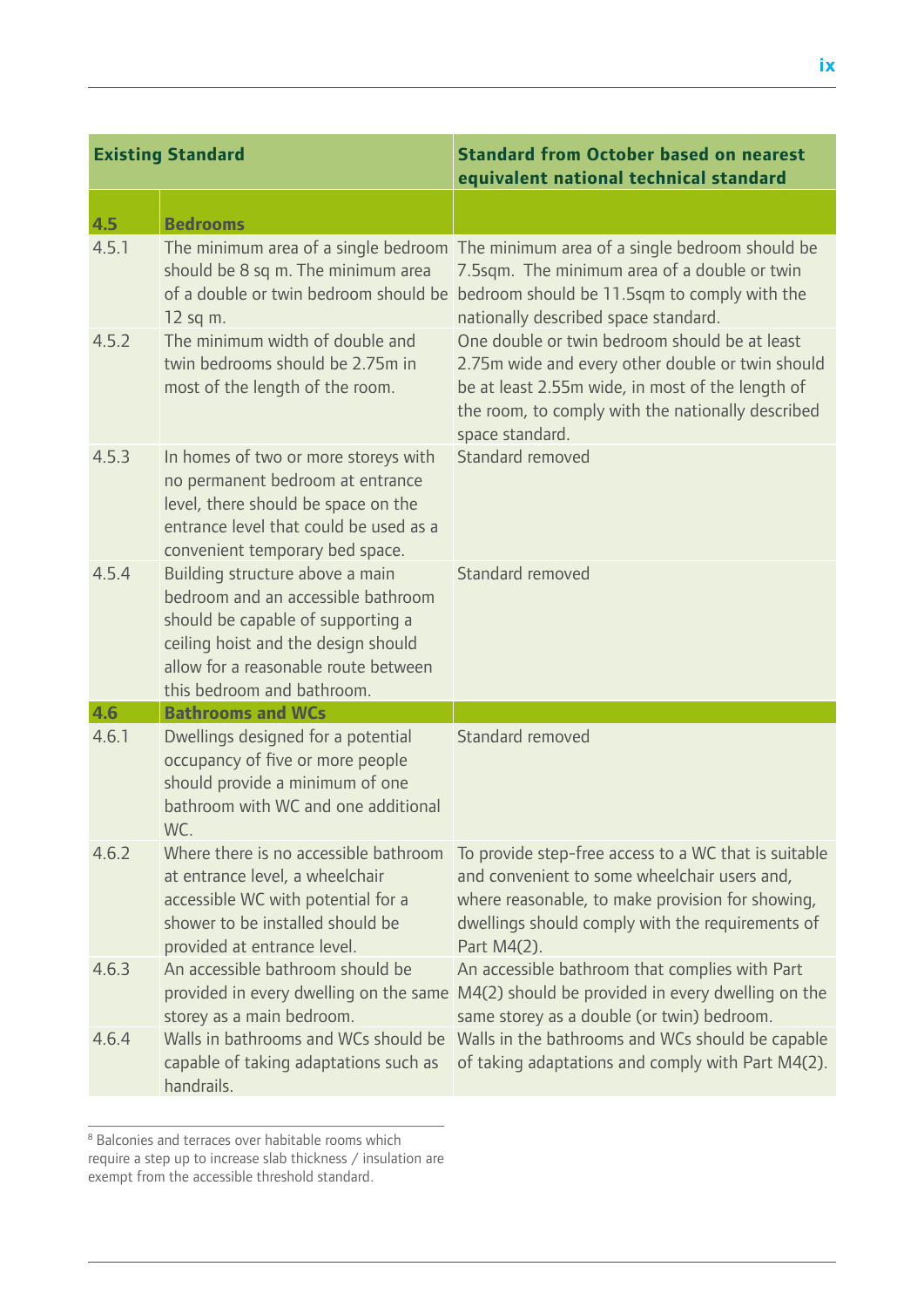| <b>Existing Standard</b> |                                                                                                                                                                                                                                                                                                                                                                                                                                                                     | <b>Standard from October based on nearest</b><br>equivalent national technical standard                                                                                              |  |
|--------------------------|---------------------------------------------------------------------------------------------------------------------------------------------------------------------------------------------------------------------------------------------------------------------------------------------------------------------------------------------------------------------------------------------------------------------------------------------------------------------|--------------------------------------------------------------------------------------------------------------------------------------------------------------------------------------|--|
| 4.7                      | <b>Storage and utility</b>                                                                                                                                                                                                                                                                                                                                                                                                                                          |                                                                                                                                                                                      |  |
| 4.7.1                    | In dwellings supported by the LDA<br>or receiving public subsidy, built-in<br>general internal storage space free<br>of hot water cylinders and other<br>obstructions, with a minimum internal<br>height of 2m and a minimum area<br>of 1.5 sq m should be provided for 1<br>and 2 person dwellings, in addition<br>to storage provided by furniture in<br>habitable rooms. For each additional<br>occupant an additional 0.5 sq.m of<br>storage space is required. | Built-in general internal storage space should be<br>provided to comply with Table 3.3 of the LP, and<br>the nationally described space standard 4.1.                                |  |
| 4.8                      | <b>Study and work</b>                                                                                                                                                                                                                                                                                                                                                                                                                                               |                                                                                                                                                                                      |  |
| 4.8.1                    | Dwelling plans should demonstrate<br>that all homes are provided with<br>adequate space and services to be able<br>to work from home.                                                                                                                                                                                                                                                                                                                               | Dwelling plans should demonstrate that all homes<br>are provided with adequate space and services to<br>be able to work from home.                                                   |  |
| 4.8.2                    | Service controls should be within a<br>height band of 450mm to 1200mm<br>from the floor and at least 300mm<br>away from any internal room corner.                                                                                                                                                                                                                                                                                                                   | Service controls should be within easy reach and<br>comply with Part M4(2).                                                                                                          |  |
| 4.9                      | <b>Wheelchair accessible dwellings</b>                                                                                                                                                                                                                                                                                                                                                                                                                              |                                                                                                                                                                                      |  |
| 4.9.1                    | Ten percent of new housing should be<br>designed to be wheelchair accessible<br>or easily adaptable for residents who<br>are wheelchair users in accordance<br>with the GLA Best Practice Guide on<br>Wheelchair Accessible Housing.                                                                                                                                                                                                                                | Ten percent of new housing should be designed to<br>be wheelchair user dwellings that comply with Part<br>$M4(3)$ .                                                                  |  |
| 4.10                     | <b>Private open space</b>                                                                                                                                                                                                                                                                                                                                                                                                                                           |                                                                                                                                                                                      |  |
| 4.10.2                   | Private outdoor spaces should have<br>level access from the home.                                                                                                                                                                                                                                                                                                                                                                                                   | All private outdoor space should have accessible<br>threshold from the home <sup>8</sup> ,                                                                                           |  |
| 5.0                      | <b>Home as a Place of Retreat</b>                                                                                                                                                                                                                                                                                                                                                                                                                                   |                                                                                                                                                                                      |  |
| 5.3<br>5.3.1             | <b>Noise</b><br>The layout of adjacent dwellings and<br>the location of lifts and circulation<br>spaces should seek to limit the<br>transmission of noise to sound<br>sensitive rooms within dwellings.                                                                                                                                                                                                                                                             | The layout of adjacent dwellings and the location<br>of lifts and circulation spaces should seek to limit<br>the transmission of noise to sound sensitive rooms<br>within dwellings. |  |

<sup>9</sup> Excluding an allowance of 5 litres or less per head per day for external water use (as set out in the 'optional' Requirement G2 of Schedule 1 to the Building Regulations 2010 )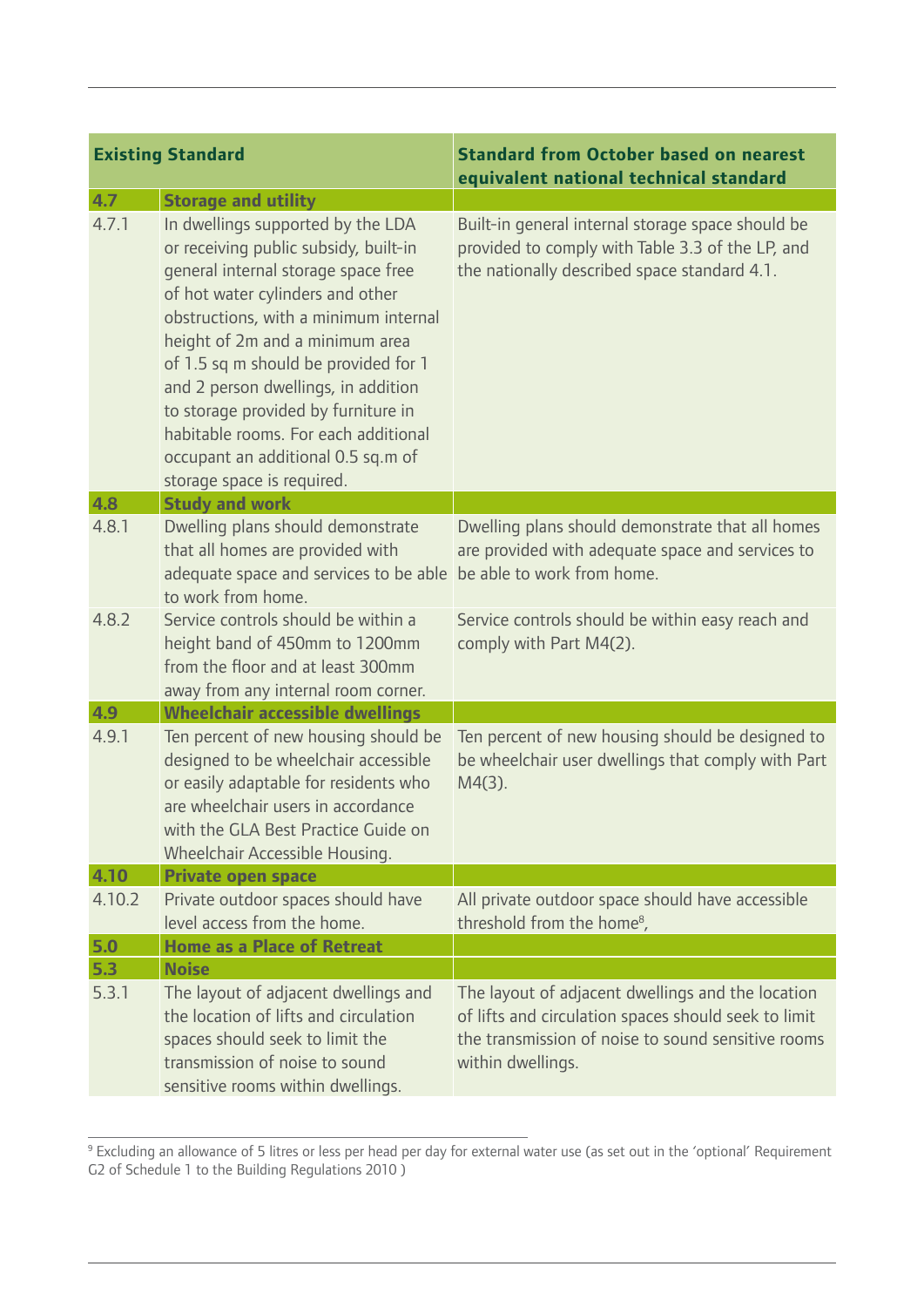|       | <b>Existing Standard</b>                                                                                                                                                                                                                                                                                                    | <b>Standard from October based on nearest</b><br>equivalent national technical standard                                                                                                                                                                                                                                                                               |
|-------|-----------------------------------------------------------------------------------------------------------------------------------------------------------------------------------------------------------------------------------------------------------------------------------------------------------------------------|-----------------------------------------------------------------------------------------------------------------------------------------------------------------------------------------------------------------------------------------------------------------------------------------------------------------------------------------------------------------------|
| 5.4   | <b>Floor to ceiling heights</b>                                                                                                                                                                                                                                                                                             |                                                                                                                                                                                                                                                                                                                                                                       |
| 5.4.1 | The minimum floor to ceiling height<br>in habitable rooms should be 2.5m<br>between finished floor level and<br>finished ceiling level.                                                                                                                                                                                     | To address the unique heat island effect of London<br>and the distinct density and flatted nature of most<br>of London's residential development, a minimum<br>ceiling height of 2.5m for at least 75% of the<br>dwelling area is strongly encouraged so that new<br>housing is of adequate quality, especially in terms<br>of light, ventilation and sense of space. |
| 5.6   | <b>Air Qualiy</b>                                                                                                                                                                                                                                                                                                           |                                                                                                                                                                                                                                                                                                                                                                       |
| 5.6.1 | Minimise increased exposure to<br>existing poor air quality and make<br>provision to address local problems<br>of air quality: be at least 'air quality<br>neutral' and not lead to further<br>deterioration of existing poor air<br>quality (such as areas designated as Air<br>Quality Management Areas (AQMAs).          | Minimise increased exposure to existing poor<br>air quality and make provision to address local<br>problems of air quality : be at least 'air quality<br>neutral' and not lead to further deterioration of<br>existing poor air quality (such as areas designated<br>as Air Quality Management Areas (AQMAs).                                                         |
| 6.0   | <b>Climate Change Adaptation</b>                                                                                                                                                                                                                                                                                            |                                                                                                                                                                                                                                                                                                                                                                       |
| 6.1.1 | Designers should seek to achieve<br>a minimum of Level 4 of the Code<br>for Sustainable Homes in all new<br>developments.                                                                                                                                                                                                   | Standard removed                                                                                                                                                                                                                                                                                                                                                      |
| 6.2   | <b>Energy and CO2</b>                                                                                                                                                                                                                                                                                                       |                                                                                                                                                                                                                                                                                                                                                                       |
| 6.2.1 | Development proposals should be<br>designed in accordance with the LP<br>energy hierarchy, and should meet the<br>following minimum targets for carbon<br>dioxide emissions reduction.<br>Year Improvement on 2010 Building<br>Regulations<br>2010 - 2013 25 per cent<br>2013 - 2016 40 per cent<br>2016 - 2031 Zero carbon | Development proposals should be designed in<br>accordance with the LP energy hierarchy, and<br>should meet the following minimum targets for<br>carbon dioxide emissions reduction<br>Year Improvement on 2013 Building Regulations<br>$2014 - 2016$<br>35 per cent<br>2016 - 2036  Zero carbon                                                                       |
| 6.4   | <b>Water</b>                                                                                                                                                                                                                                                                                                                |                                                                                                                                                                                                                                                                                                                                                                       |
| 6.4.1 | New dwellings should be designed to<br>water is consumed per person per day.  person per day.                                                                                                                                                                                                                               | New dwellings should be designed to ensure that<br>ensure that a maximum of 105 litres of a maximum of 105 <sup>9</sup> litres of water is consumed per                                                                                                                                                                                                               |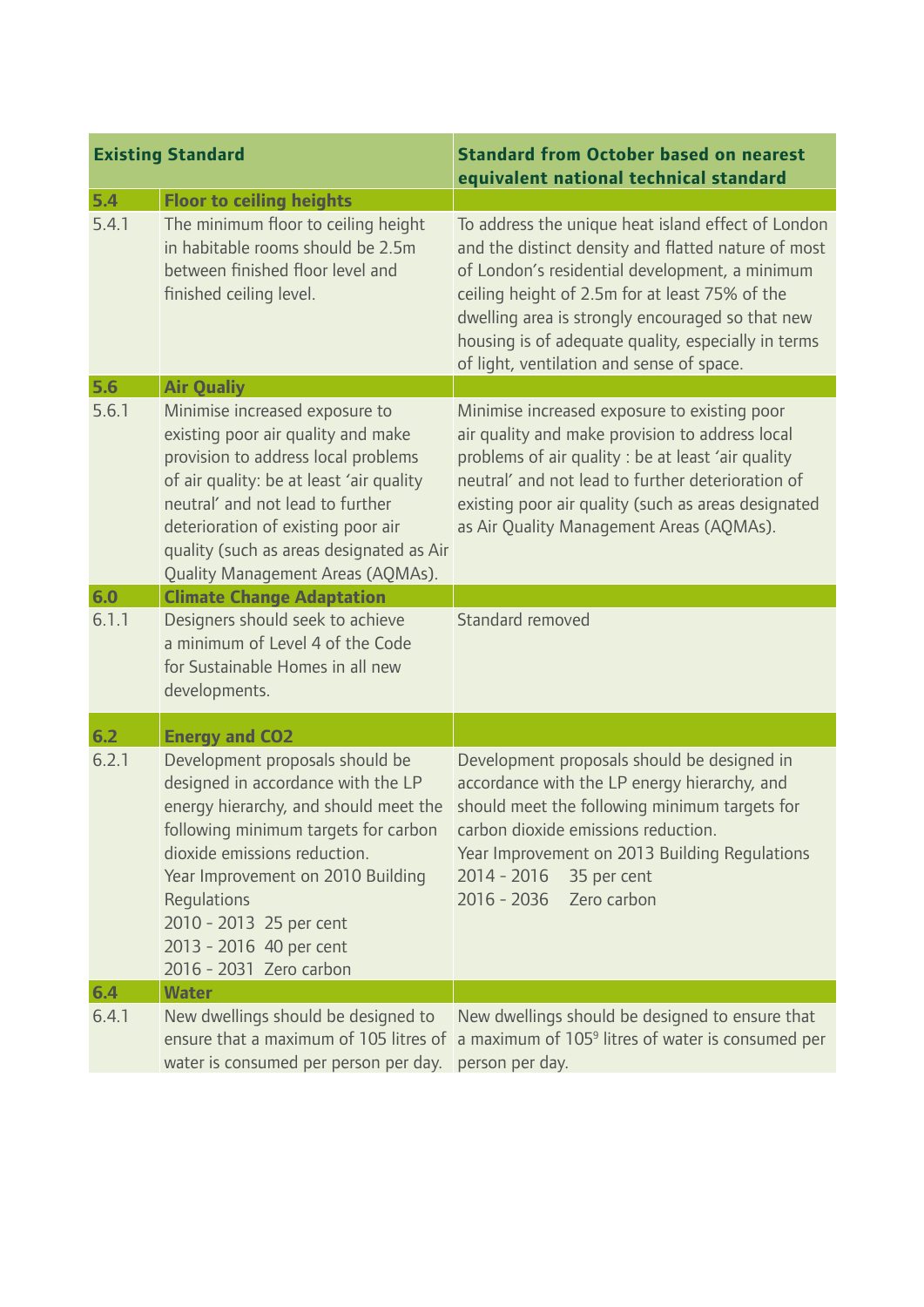|       | <b>Existing Standard</b>                                                                                                                                                                              | <b>Standard from October based on nearest</b><br>equivalent national technical standard                                                                                                                |
|-------|-------------------------------------------------------------------------------------------------------------------------------------------------------------------------------------------------------|--------------------------------------------------------------------------------------------------------------------------------------------------------------------------------------------------------|
| 6.4.2 | Where development is permitted in<br>an area at risk of flooding, it should<br>incorporate flood resilient design in<br>accordance with PPS25.                                                        | Where development is permitted in an area at risk<br>of flooding, it should incorporate flood resilient<br>design in accordance with the NPPF and its<br>associated technical Guidance <sup>10</sup> . |
| 6.5   | <b>Materials</b>                                                                                                                                                                                      |                                                                                                                                                                                                        |
| 6.5.1 | All new residential development should<br>accord with Code for Sustainable<br>Homes Level 4 and the London<br>Sustainable Design and Construction<br>SPG with regard to the sourcing of<br>materials. | Developments should manage existing materials,<br>specify sustainable materials that are robust<br>and fit for purpose and secure the sustainable<br>procurement of materials.                         |
| 6.5.2 | All new residential development<br>should meet the requirements of the<br>Code Level 4 with regard to using<br>materials with lower environmental<br>impacts over their lifecycle.                    | Standard removed                                                                                                                                                                                       |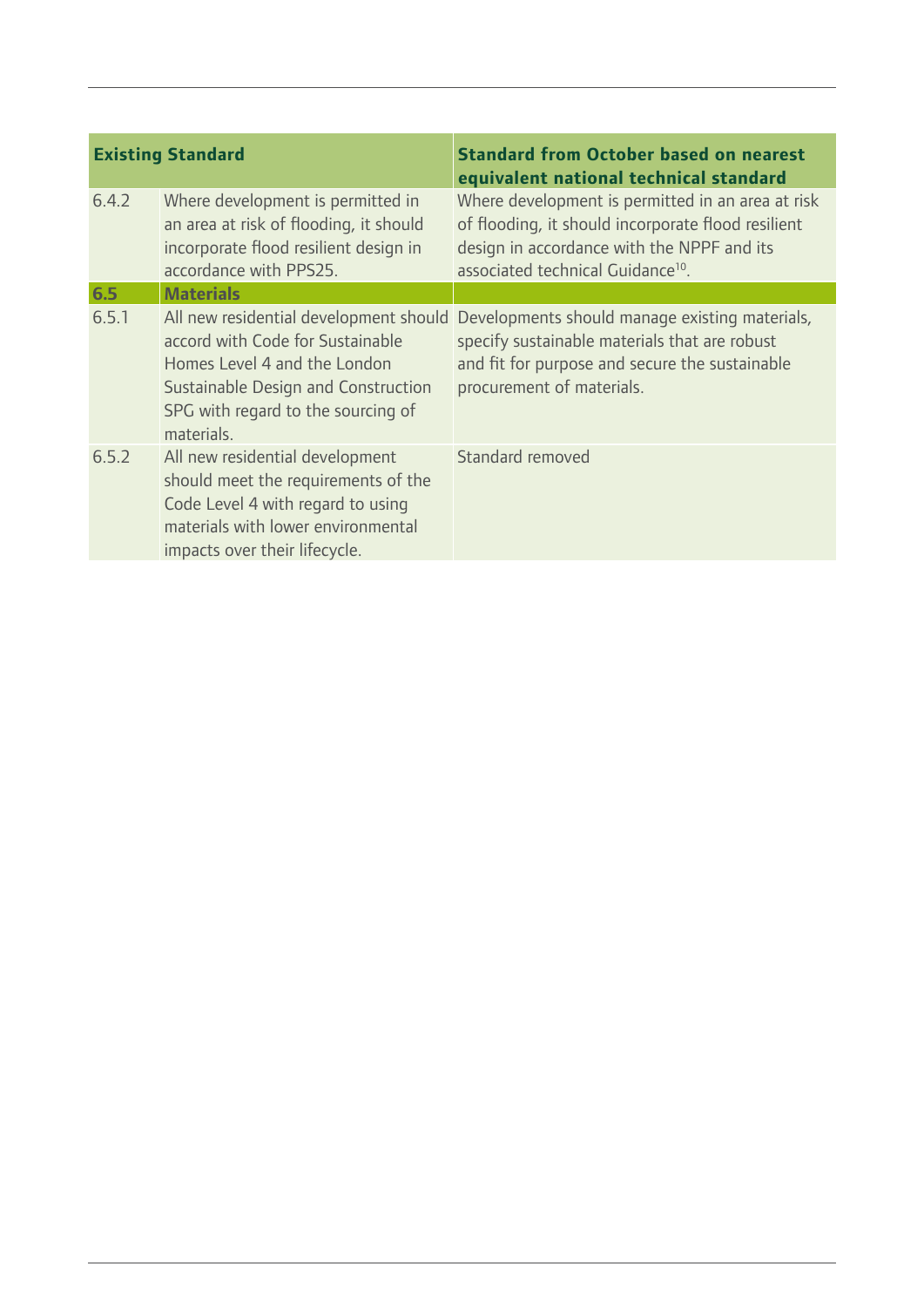### **Other formats and languages**

For a large print, Braille, disc, sign language video or audio-tape version of this document, please contact us at the address below:

# **Public Liaison Unit**

**Greater London Authority City Hall** The Queen's Walk More London London SE1 2AA

# Telephone020 7983 4100 Minicom020 7983 4458 www.london.gov.uk

You will need to supply your name, your postal address and state the format and title of the publication you require.

If you would like a summary of this document in your language, please phone the number or contact us at the address above.

# **Chinese**

如果需要您母語版本的此文件, 請致電以下號碼或與下列地址聯絡

# **Vietnamese**

Nếu ban muốn có văn bản tài liêu này bằng ngôn ngữ của mình, hãy liên hê theo số điên thoai hoặc đia chỉ dưới đây.

# Greek

Αν θέλετε να αποκτήσετε αντίγραφο του παρόντος εγγράφου στη δική σας γλώσσα, παρακαλείστε να επικοινωνήσετε τηλεφωνικά στον αριθμό αυτό ή ταχυδρομικά στην παρακάτω διεύθυνση.

# **Turkish**

Bu belgenin kendi dilinizde hazırlanmış bir nüshasını edinmek icin, lütfen asağıdaki telefon numarasını aravınız veva adrese basvurunuz.

# Punjabi

ਜੇ ਤਹਾਨੂੰ ਇਸ ਦਸਤਾਵੇਜ਼ ਦੀ ਕਾਪੀ ਤਹਾਡੀ ਆਪਣੀ ਭਾਸ਼ਾ ਵਿਚ ਚਾਹੀਦੀ ਹੈ. ਤਾਂ ਹੇਠ ਲਿਖੇ ਨੰਬਰ 'ਤੇ ਫ਼ੋਨ ਕਰੋ ਜਾਂ ਹੇਠ ਲਿਖੇ ਪਤੇ 'ਤੇ ਰਾਬਤਾ ਕਰੋ:

# Hindi

यदि आप इस दस्तावेज की प्रति अपनी भाषा में चाहते हैं, तो कृपया निम्नलिखित नंबर पर फोन करें अथवा नीचे दिये गये पते पर संपर्क करें

# Bengali

আপনি যদি আপনার ভাষায় এই দলিলের প্রতিলিপি (কপি) চান, তা হলে নীচের ফোন নম্বরে বা ঠিকানায় অনগ্রহ করে যোগাযোগ করুন।

# Urdu

اگر آپ اس دستاویز کی نقل اپنی زبان میں چاھتے ھیں، تو براہ کرم نیچے دئے گئے نمبر پر فون کریں یا دیئے گئے پتے پر رابطه کریں

# **Arabic**

اذا أر دت نسخة من هذه الو ثبقة بلغتك، بر جي الاتصال بر قم الهاتف أو مر اسلة العنو ان أدناه

# Gujarati

જો તમને આ દસ્તાવેજની નકલ તમારી ભાષામાં જોઇતી હોય તો. કપા કરી આપેલ નંબર ઉપર કોન કરો અથવા નીચેના સરનામે સંપર્ક સાઘો.